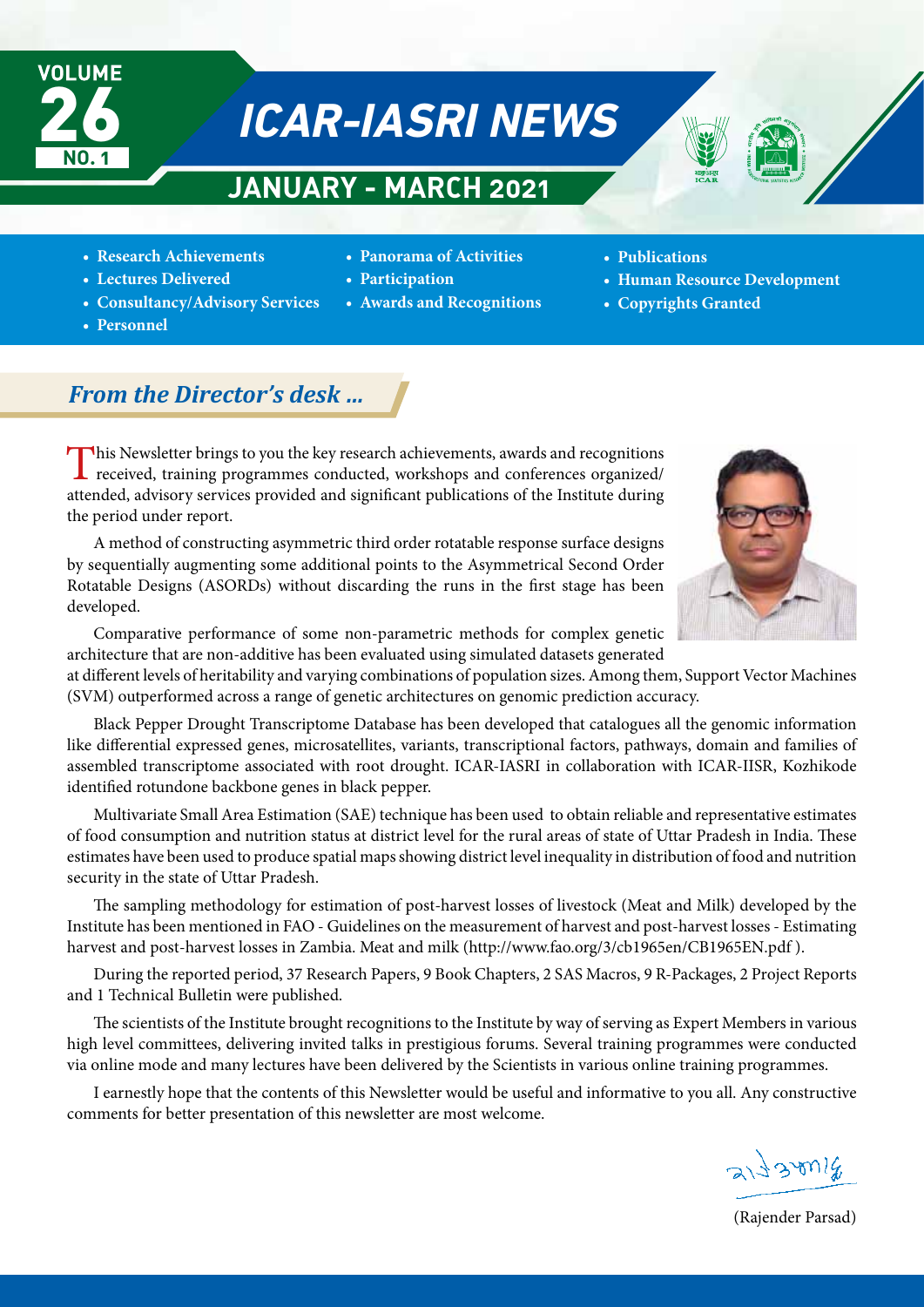## **RESEARCH ACHIEVEMENTS**

#### **Developing/strengthening/ updating statistical methodologies/ techniques/ tools**

#### **Sequential asymmetric third order rotatable designs**

Rotatable designs that are available for process/ product optimization trials are mostly symmetric in nature. In many practical situations, response surface designs (RSDs) with mixed factor (unequal) levels are more suitable as these designs explore more regions in the design space but it is hard to get rotatable designs with a given level of asymmetry. When experimenting with unequal factor levels via Asymmetric Second Order Rotatable Design (ASORD), the lack of fit of the model may become significant which ultimately leads to the estimation of parameters based on a higher (or third) order model. Experimenting with a new Third Order Rotatable Design (TORD) in such a situation would be expensive as the responses observed from the first stage runs would be kept underutilized. A method of constructing asymmetric TORD by sequentially augmenting some additional points to the ASORD without discarding the runs in the first stage has been developed. The designs obtainable from this method of construction are more economical to obtain the optimum response as the design in the first stage can be used to fit the second order model and with some additional runs, third order model can be fitted without discarding the initial design.

#### **Genomic selection using non-parametric methods**

Genomic Selection (GS) is the most prevalent method in today's scenario to assess the genetic merit of individual under study. It selects the candidates for next breeding cycle on the basis of their genetic merit. GS has successfully been used in various plant and animal studies in the last decade. Several parametric statistical models have been proposed and are being used successfully in various GS studies. However, performance of parametric methods becomes very poor when we have non-additive kind of genetic architecture. In such cases, generally, performance of non-parametric methods is quite satisfactory as these methods do not require strict statistical assumptions. Impact of genetic architecture on genomic prediction accuracy has been explored and comparative performance of few most commonly used non-parametric methods for complex genetic architecture that are non-additive has been evaluated using simulated datasets generated at different levels of heritability and varying combinations of population sizes. Among several non-parametric methods, Support Vector Machines (SVM) outperformed across a range of genetic architectures.

#### **Disaggregate level disparities in food consumption and nutritional status via multivariate small area modelling**

Although India has progressed significantly on several health outcomes but the state of food and nutrition security in the country still requires sustained efforts to accelerate achievement. Existing data based on socioeconomic surveys conducted by National Sample Survey Office (NSSO) is used to produce precise measures of food and nutrition security status at state and national levels. However, these surveys cannot be used directly to produce reliable district or further smaller domain level estimates because of small sample sizes which lead to high level of sampling variability. Decentralized administrative planning system in India demands the availability of disaggregate (e.g. district) level statistics for target oriented effective policy planning and monitoring, as food and nutrition security is often unevenly distributed among the subsets of relatively small areas. But, due to lack of district level estimates, the mapping and analysis related to food and nutrition security measures are restricted to state and national level. As a result, disaggregate level dissimilarity and variability existing in food and nutrition security are often masked. Multivariate Small Area Estimation (SAE) technique has been used to obtain reliable and representative estimates of food consumption and nutrition status at district level for the rural areas of state of Uttar Pradesh in India by combining latest round of available Household Consumer Expenditure Survey 2011–2012 data of NSSO and the Indian Population Census 2011. The empirical evidence indicates that the estimates generated by SAE approach are reliable and representative. Spatial maps showing district level inequality in distribution of food and nutrition security in Uttar Pradesh are also produced. The disaggregate level estimates and spatial maps of food and nutrition security are directly relevant to Sustainable Development Goal (SDG) indicator 2.1.2: Severity of food insecurity. The estimates and maps of food insecurity indictors are anticipated to offer important information to administrative decision-makers and policy experts for identifying the regions requiring more attention.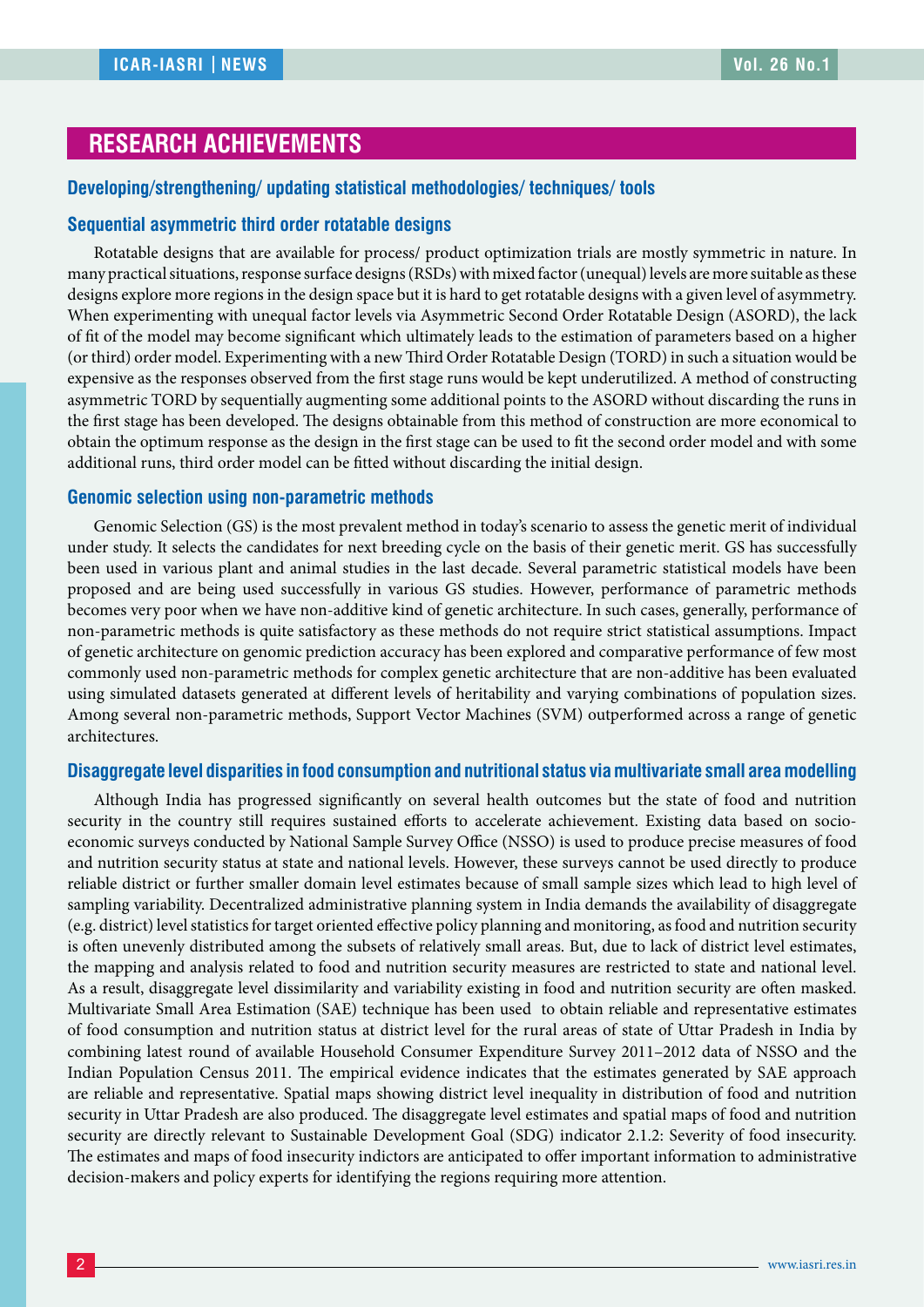#### **BPDRTDb: Black Pepper Drought Transcriptome Database**

Black Pepper Drought Transcriptome Database (http://webtom.cabgrid.res.in/bpdrtdb/) catalogues all the genomic information like differential expressed genes, microsatellites, variants, transcriptional factors, pathways, domain and families of assembled transcriptome associated with root drought. This web genomic resource has information of a total of 114598 transcripts, 4914 differential expressed genes, 20124 genic region putative SSR markers, 14742 primers and 259236 variants. This catalogues 246458 SNPs and 12778 Indels. It also houses 2110 transcriptional factors, 786 domains and 1137 families. These transcriptome characterizations of black pepper genotype and its web resource in the form of BPDRTDb will serve as valuable resources for new genes discovery as well as developing SSR markers in endeavour of higher crop production.



#### **Identification of Rotundone backbone genes in Black Pepper**

ICAR-IASRI in collaboration with ICAR-Indian Institute of Spices Research, Kozhikode identified rotundone backbone genes viz., α-guaiene synthase & α-guaiene oxidase in black pepper. The identification of the genes and compounds of the guaiene skeleton is expected to help in bioprospecting of black pepper varieties and also in recombinant production of the aroma compound.

#### **Identification of novel Mitogen-activated Protein Kinase Genes in Wheat**

ICAR-IASRI in collaboration with ICAR- Indian

Agricultural Research Institute, New Delhi, ICAR-National Institute for Plant Biotechnology, New Delhi and Shere-Kashmir University of Agricultural Sciences and Technology, Srinagar identified twenty novel mitogen-activated protein kinase (MAPK) genes in wheat through gel-based proteomics and RNA-seq data analysis. Native wheat MAPK showed maximum activity in thermos-tolerant cv under heat stress. MAPK was observed to stabilize the starch quality of the grains under heat stress.

#### **Online portal SIReDAM on All India Co-ordinated Research Project on Cattle**

The Institute has developed a web based online portal SIReDAM in collaboration with ICAR-CIRC, Meerut. This software has been primarily developed for the real time data retrieval and management of all the information collected under the All India Co-ordinated Research Project on Cattle and can be used for buffaloes also. Databases have been developed and implemented in MySQL as back-end RDBMS. Web tools have been developed using PHP as server side scripting language for embedding HTML, database connectivity and database operations. R software has been used for analysis process at back-end. HTML and Java have been used for developing front-end tools.

#### **R Packages developed: 09**

- eemdTDNN: EEMD and Its Variant Based Time Delay Neural Network Model (available at https://CRAN.Rproject.org/package=eemdTDNN), for forecasting univariate time series with different decomposition based time delay neural network models. (Kapil Choudhary, Girish Kumar Jha, Rajeev Ranjan Kumar and Ronit Jaiswal)
- y EEMDelm: Ensemble Empirical Mode Decomposition and its Variant Based ELM Model (available at https:// CRAN.R-project.org/package=EEMDelm) for forecasting univariate time series with different decomposition based Extreme Learning Machine models. (Girish Kumar Jha, Kapil Choudhary, Rajeev Ranjan Kumar and Ronit Jaiswal)
- y EMDANNhybrid: Ensemble Machine Learning Hybrid Model (available at https://CRAN.R-project.org/ package=EMDANNhybrid) to fit Empirical Mode Decomposition and Artificial Neural Network based hybrid model for nonlinear and non-stationary time series data. (Pankaj Das, Achal Lama and Girish Kumar Jha)
- y ECTTDNN: Co-integration Based Time-delay Neural Network Model (available at https://CRAN.R-project.org/ package=ECTTDNN) to make use of the information extracted by the co-integrating vector as an input in the neural network model. (Pankaj Das, Achal Lama and Girish Kumar Jha)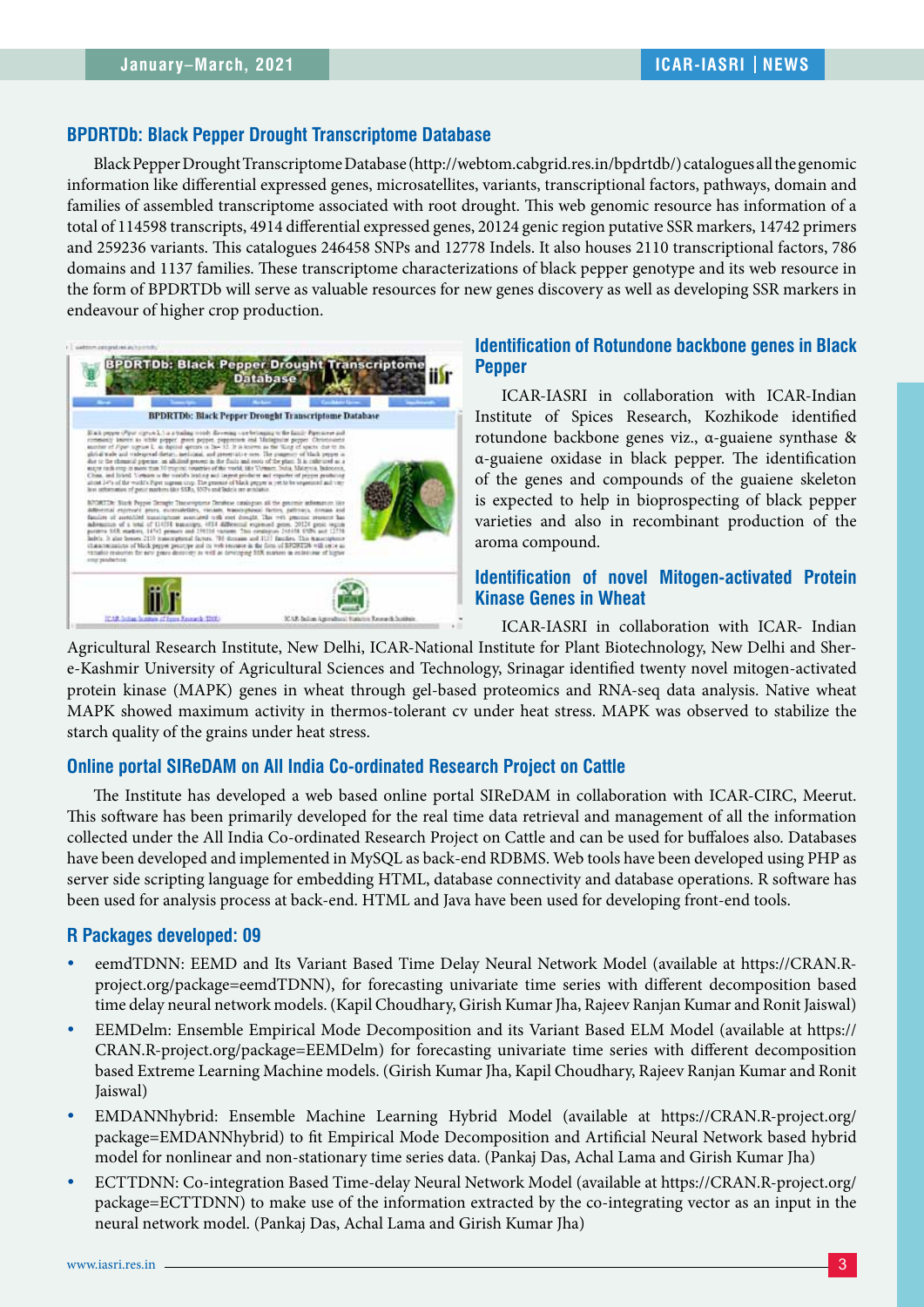- y MARSANNhybrid: Multivariate Adaptive Regression Spline (MARS) Based ANN Hybrid Model (available at https://CRAN.R-project.org/package=MARSANNhybrid) helps in selecting important variables using MARS and then fits ANN on the extracted important variables. (Pankaj Das, Achal Lama and Girish Kumar Jha)
- MARSSVRhybrid: MARS SVR Hybrid (available at https://CRAN.R-project.org/package=MARSSVRhybrid) helps in selecting important variables using MARS and then fits SVR on the extracted important variables (Pankaj Das, Achal Lama and Girish Jha)
- y EMDSVRhybrid: Hybrid Machine Learning Model (available at https://CRAN.R-project.org/ package=EMDSVRhybrid) to fit Empirical Mode Decomposition and Support Vector Regression based hybrid model for nonlinear and non-stationary time series data (Pankaj Das, Achal Lama and Girish Kumar Jha)
- y stlELM: Hybrid Forecasting Model Based on STL Decomposition and ELM (available at https://cran.r-project. org/web/packages/stlELM/index.html) (Girish Kumar Jha, Ronit Jaiswal, Kapil Choudhary and Rajeev Ranjan Kumar)
- stlTDNN: STL Decomposition and TDNN Hybrid Time Series Forecasting (available athttps://cran.r-project. org/web/packages/stlELM/index.html) (Girish Kumar Jha, Ronit Jaiswal, Kapil Choudhary and Rajeev Ranjan Kumar).

## **PANORAMA OF ACTIVITIES**

#### **National Conference on Techno-Scientific Challenges and Sustainable Solutions for Living Beings during Changing Environment**

The Institute organized National Conference on Techno Scientific Challenges and Sustainable Solutions for Living Beings during Changing Environment (TCSE-2021) in hybrid mode in association with National Environmental Science Academy, New Delhi during January 29-30, 2021. The conference was formally inaugurated by Dr. R.C Agrawal, Deputy Director General (Agricultural Education), ICAR. Event also witnessed 33<sup>rd</sup> Annual Function of National Environmental Science Academy.

During the conference, seven technical sessions including 10 Keynote talks, 15 invited talks and various contributory talks were organized. A Technical Session on "Statistics and Informatics for Sustainable Solutions during Environment Change" was organized by the Institute. Dr. Rajender Parsad, Director, ICAR-IASRI, was in the advisory committee and Dr. Prabhat Kumar, NAHEP was the organizing secretary and Dr. Sudeep and Dr. Shashi Dahiya worked as Co-organizing Secretaries of the Conference.



#### **National Science Day 2021**

National Science Day was celebrated on February 28, 2021. Professor A.K. Srivastava, Former Joint Director, ICAR-IASRI delivered a lecture on Sample Survey: Theory and Applications. Dr Rajender Parsad, Director, ICAR-IASRI, in his introductory remarks explained about the theme of National Science Day 2021- Future of Science, Technology and Innovations: Impacts on Education, Skills and entrepreneurship. A presentation on contribution of Dr. C.V. Raman was also made by students. Dr Seema Jaggi, Professor (Agricultural Statistics) presented vote of thanks.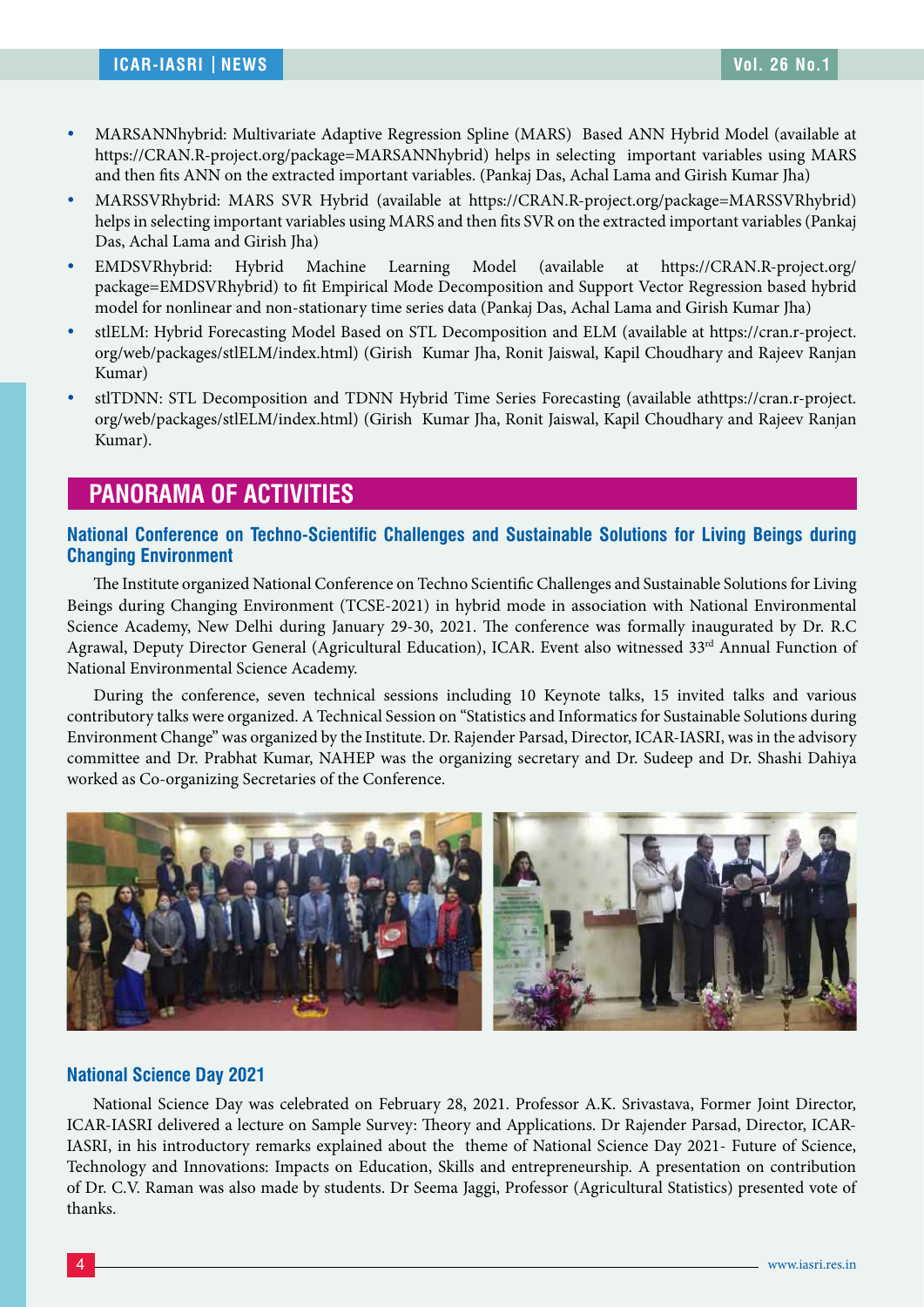

#### **Open Data Day**

11th Anniversary of Open Data Day was celebrated on March 06, 2021. Speakers from Ministry of Health, Open Government Data Platform and ICAR-IASRI graced the occasion and shared their experiences through presentations. Event also witnessed the detailed presentations on ICAR Research Data Management, DARPAN Dashboard, KVK Portal and other portals of Indian Council of Agricultural Research.



#### **International Women's Day**

International Women's Day was celebrated on March 8, 2021 to give a call to action for accelerating gender equity on the theme Women Leadership in Agriculture: Entrepreneurship, Equity and Empowerment.

During the inaugural address, Dr. R.C. Agrawal, Deputy Director General (Agricultural Education), ICAR and National Director (NAHEP) and the Chief Guest expressed his gratitude towards the women working in every field and giving their best not only to make their families flourish but to make the country go ahead with times. He thanked the women farmers for their immense contribution towards saving the genetic and agro-biodiversity and desired that their role should get wider recognition. He appraised the audience about the gross enrolment ratio in universities and the percentage of women in Agricultural Education. Dr. Agrawal elaborated on the steps to achieve sustainable development goals related to gender equality.

Dr. Rajender Parsad, Director, ICAR-IASRI, New Delhi gave his greetings to all on the occasion of International Women's Day. In his introductory remarks, he expressed gratitude to the significant contributions of women and highlighted the percentage of women scientists in ICAR and girl students in Deemed Universities. He emphasized that persistence, perspiration and consistent efforts are the key factors for accelerating the pace of achieving the goals of entrepreneurship, equity and empowerment.

The theme for this year's International Women's Day was "Choose To Challenge". The event witnessed the active involvement of the staff and students who carved beautiful pictures of gender equity and empowerment through their paintings. The paintings also depicted women seeking equal opportunities and equality. A budding in-house poetess used her pen to create a portrait of women, her desire to be treated equal, given equal opportunities and her expectations from the world around.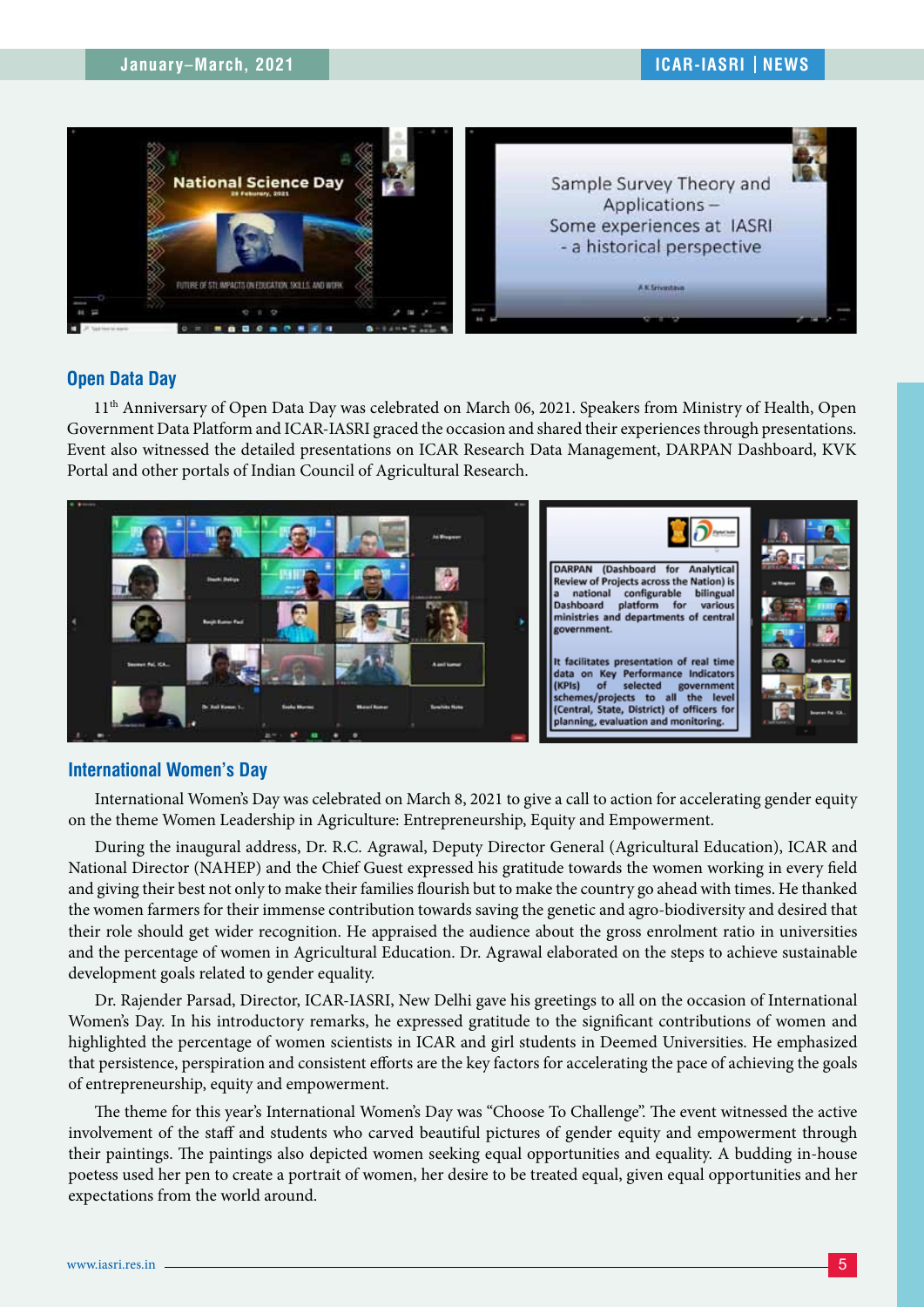

#### **Glimpses of Women Achievers of India**



The event was enlightened by the presence of four esteemed speakers Ms. Neetu Singh, Dr.Manasi Mishra, Ms. Vinnie Jauhari and Ms. Milan Sharma. With their illuminating talks and experiences, they all echoed that women are building a future that is sustainable, peaceful, inclusive and equitable. Ms. Neetu Singh talked about how women have risen to the challenge of breaking gender stereotypes in the technology sector. Dr. Manasi Mishra talked about the women empowerment and *beti bachao beti padhao* mission. Ms. Vinnie Jauhari shared her experiences on how the society is working towards building a gender-neutral environment and providing equal opportunities and encouragement to all genders. Ms. Milan Sharma's talk showcased the phenomenal way in which women have taken agriculture to new heights. Incorporating modern science into traditional knowledge base, these women have chosen to challenge all impediments and have emerged victorious. The event was filled with informative entertainment pieces including audio-video presentation showing the Glimpses of Women Achievers of India in different fields, two short videos on women initiatives to deal with climate change and for asking equal opportunity for women in all walks of life were also played. There was a painting competition organized and results were declared. The function ended with a formal vote of thanks. Dr. Seema Jaggi, Dr. Cini Varghese, Dr. Anshu Bharadwaj along with the team of young women scientists Dr. Bharati Pandey, Ms. Sneha Murmu, Ms. Sarika Sahu, Ms. Sanchita Naha and Ms. Madhu Dahiya coordinated the entire International Women's Day 2021 function. The function was held online and was joined by 109 participants.

#### **Guest Speakers**

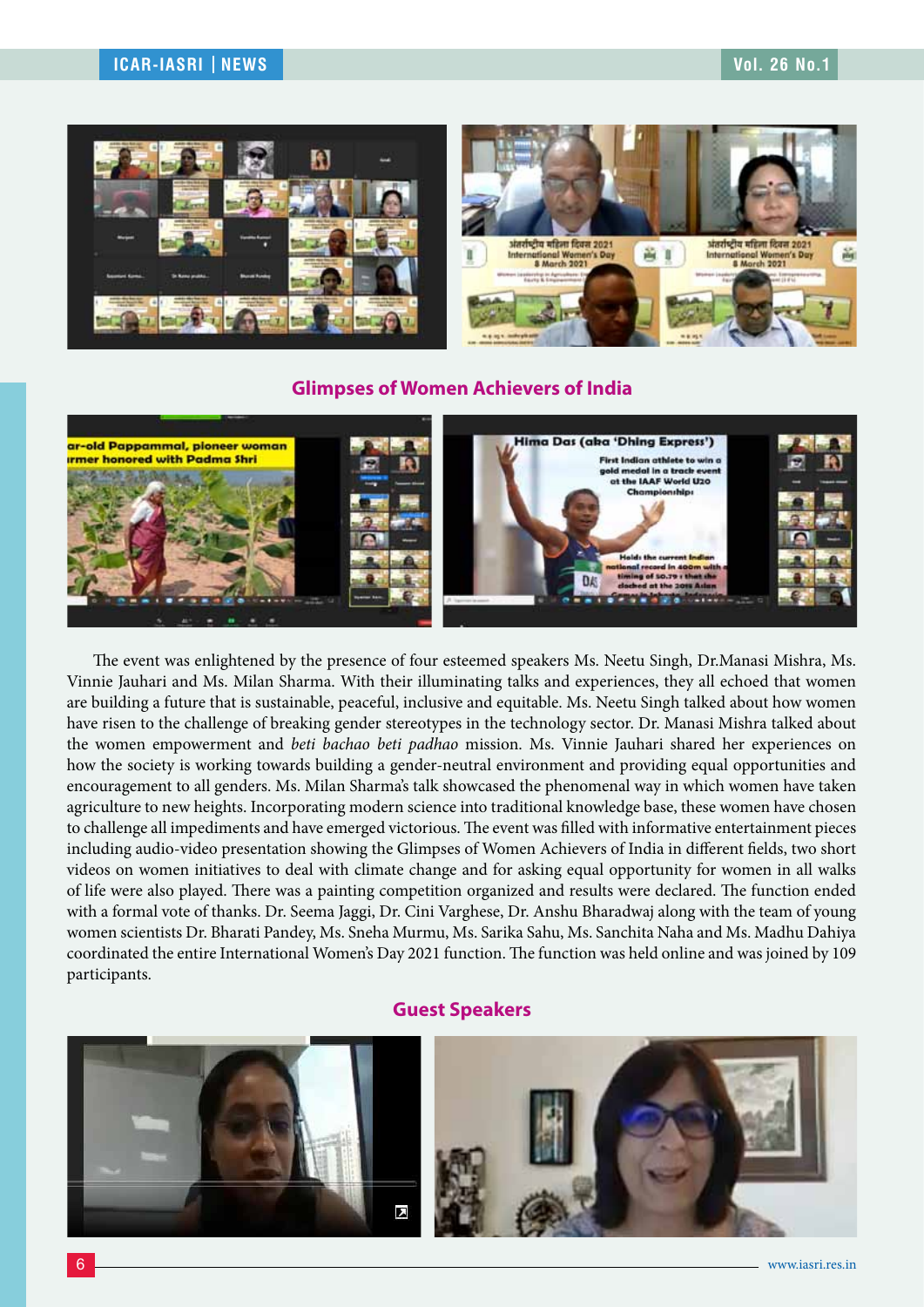

#### **World Water Day**

World Water Day was celebrated on March 22, 2021. Dr. Dileep Panda, Principal Scientist, ICAR-Indian Institute of Water Management, Bhubaneswar delivered a lecture on **Applications of Statistical techniques in Water Management**. All students and Faculty participated in the celebrations.



#### **Workshop on Evaluation of Improvement of Agricultural Statistics Scheme and Evaluation of Comprehensive Scheme for studying Cost of Cultivation of Principal Crops**

One day workshop relating to two studies (i) Evaluation of Improvement of Agricultural Statistics Scheme and (ii) Evaluation of Comprehensive Scheme for studying Cost of Cultivation of Principal Crops was organized in online mode on March 23, 2021. The event was chaired by Dr. Sarbani Guha, Senior Economics and Statistical Adviser, Ministry of Agriculture & Farmers Welfare, Government of India. The project reports were presented before experts from Directorate of Economics and Statistics, Department of Agriculture & Farmers Welfare, Ministry of Agriculture & Farmers Welfare, Government of India, Commission for Agricultural Costs & Prices (CACP), National Statistics Office and officials invited from the states.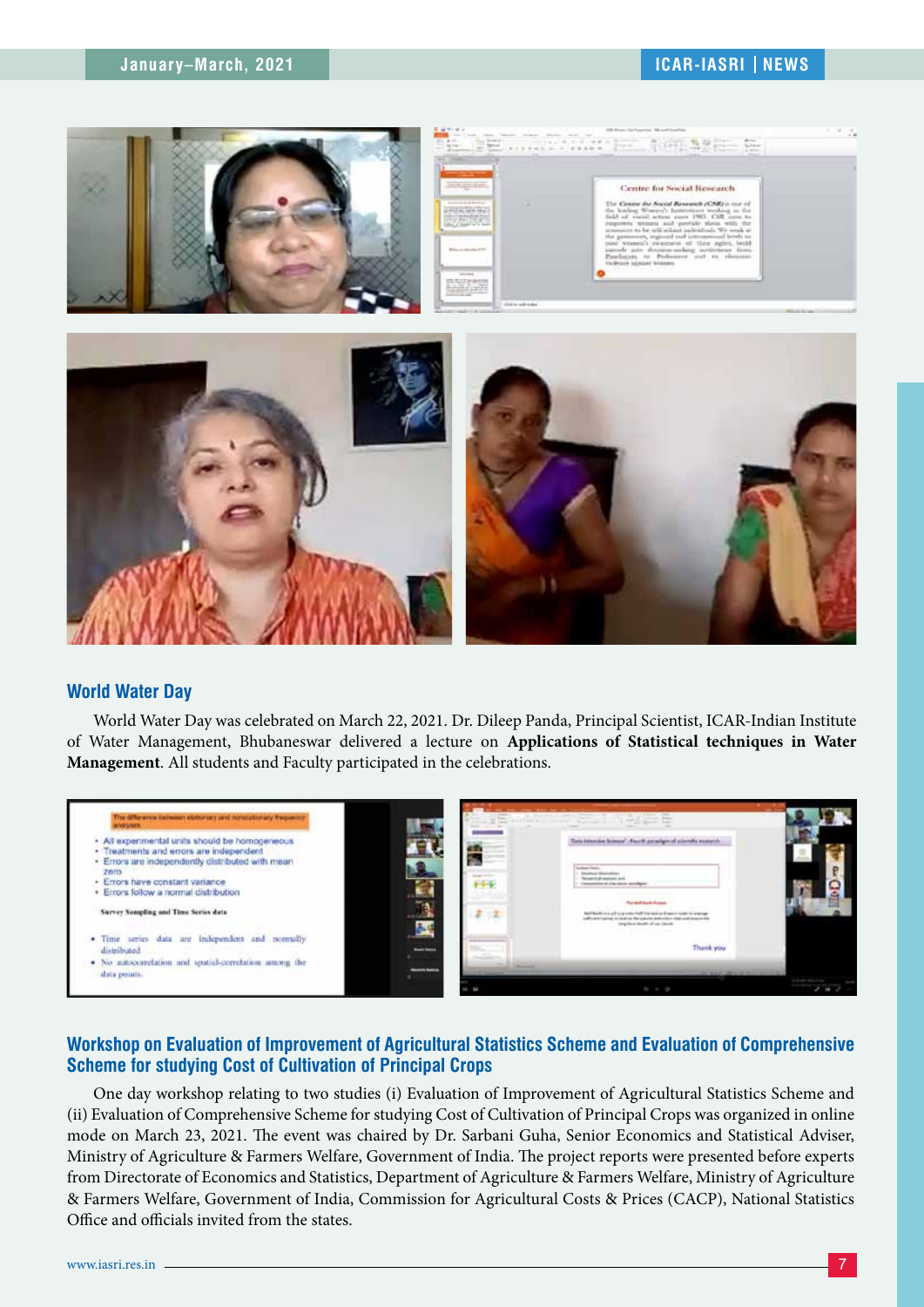#### **WORKSHOPS/ WEBINARS/ MEETINGS/ CELEBRATIONS ETC. ORGANIZED**

#### **Wokshops/ Webinars**

- y Workshop-cum Training on Scrutiny of filled-in questionnaires and digitized data, data entry using Data Entry Software and Data Quality for the officials of Horticulture Department, Haryana State, under the project Technical Guidance in Implementation of Methodology for Estimation of Area and Production of Horticultural Crops developed by ICAR-IASRI under CHAMAN Project funded by Haryana State Government on January 18, 2021 (Tauqueer Ahmad, Prachi Misra Sahoo and Ankur Biswas)
- One day online Workshop-cum-Training Programme on Integrated Sample Survey (ISS) App developed for data collection for all the four commodities i.e. milk, meat, egg and wool to the officials of three states namely Karnataka, Jharkhand and Andhra Pradesh for the pilot survey under the project Integrated Sample Survey solutions for major livestock products funded by Animal Husbandry Statistics Division, Department of Animal Husbandry, Dairying & Fisheries, Ministry of Fisheries, Animal Husbandry & Dairying, Govt. of India on January 20, 2021 (Tauqueer Ahmad and Prachi Misra Sahoo)
- Workshop on Website content management using wordpress for AICRP on Plastic Engineering in Agriculture Structures and Environment Management under KRISHI Portal on January 28, 2021 (Rajender Parsad and Arpan Bhowmik)
- One day online training programme on E-Office on February 11, 2021 for the Scientists and Staff working at ICAR-CAFRI Jhansi and PME Cell of ICAR-IASRI. (K.K. Chaturvedi and S.B. Lal)
- Felicitation Function on February 12, 2021 for 22 degree recipients in the disciplines of Agricultural Statistics, Computer Application and Bioinformatics of 59th convocation of PG School, ICAR-IARI.
- All India Training-Cum-Workshop on Web Portal and Android App for Integrated Sample Survey Scheme during February 18-19, 2021 for Master Trainers of Animal Husbandry Statistics Division, Department of Animal Husbandry, Dairying & Fisheries, Ministry of Fisheries, Animal Husbandry & Dairying, Govt. of India. In this online training program, a hands-on training for web portal and data collection App providing end-to-end solution for major livestock products was provided
- Hindi Workshop on "सांख्यिकीय आनुवंशिकी और कृषि में इसके अनुप्रयोग" during March 18-20, 2021 (Samarendra Das and Upendra Kumar Pradhan)

#### **Meetings**

y Steering Committee Meeting of the Network Project of Agricultural Bioinformatics and Computational Biology under the Chairmanship of DDG (Agricultural Education), ICAR held on March 09, 2021.

#### **Other Events**

- Online Orientation Programme for newly admitted M.Sc. and Ph.D. students in the disciplines of Agricultural Statistics, Computer Application and Bioinformatics on January 08, 2021.
- Session of Significant Research Achievements of Post Graduate Students 2020-21, online Presentations by Professors of Post Graduate School on February 9-10, 2021. (Seema Jaggi as Convener).

#### **Seminars Delivered**

A total of 32 seminars in different areas of Agricultural Statistics, Computer Application and Bioinformatics which include presentations on new project proposals, salient findings of the completed research projects and Training undertaken at International level by the Scientists, Course/ Thesis/ ORW Seminars of students of M.Sc. and Ph.D. disciplines of Agricultural Statistics, Computer Application and Bioinformatics were organised. The category-wise break-up is given below.

| Category  | Type of Seminar      | Number |
|-----------|----------------------|--------|
| Scientist | Project Completion   | 2      |
|           | New Project Proposal |        |
|           | Foreign Visit        |        |
|           | General              |        |
| Student   | Course               | 17     |
|           | <b>ORW</b>           |        |
|           | Thesis               | 3      |
| Total     |                      | 32     |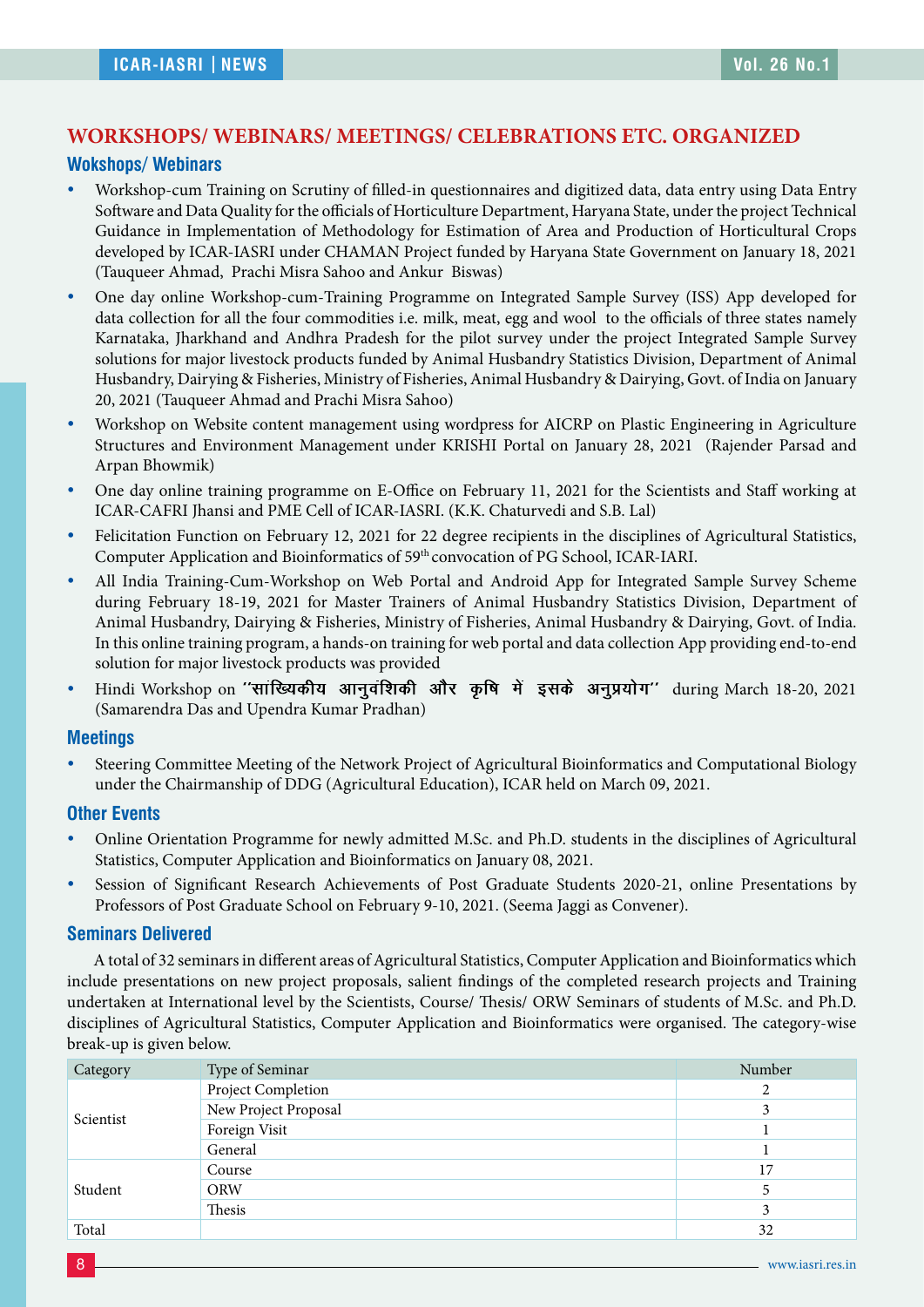## **PUBLICATIONS**

#### **Research Papers**

- y Barman, S, Basak, P and Chandra, H (2020). Prediction of finite population total for geo-referenced data. *Journal of the Indian Society of Agricultural Statistics*, **74(3)**, 195-200.
- Chandra, H (2021). District-level estimates of poverty incidence for the state of West Bengal in India: application of small area estimation technique combining NSSO survey and census data. *Journal of Quantitative Economics,*  **19**, 375–391. https://doi.org/10.1007/s40953-020-00226-8
- Chandra, H, Aditya, H, Gupta, S, Guha, S and Verma, B (2020). Food and nutrition in Indo Gangetic Plain region -A disaggregate level analysis. *Current Science*, **119(11)**, 1783-1788.
- y Das, S and Rai, SN (2021). SwarnSeq: An improved statistical approach for differential expression analysis of single-cell RNA-seq data. *Genomics*, **113(3)**, 1308-24. https://doi.org/10.1016/j.ygeno.2021.02.014 http://krishi.icar.gov.in/jspui/handle/123456789/68628
- y Dasgupta, U, Mishra, GP, Dikshit, HK, Mishra, DC, Bosamia, T, Roy, AP, Aski, M, Kumar RR, Singh, AK, Kumar, A, Sinha, SK, Chaurasia, S, Praveen, S, Nair, RM and Bhati J (2020). Comparative RNA-Seq analysis unfolds a complex regulatory network imparting yellow mosaic disease resistance in mungbean. PLoS ONE. **16(1)**, e0244593.https://doi.org/10.1371/journal.pone.0244593.
- y Debnath, S, Attri, BL, Kumar, A, Kishor, A, Narayan, R, Sinha, K, Bhowmik, A, Sharma, A and Singh, DB (2020). Influence of peach (*PrunuspersicaBatsch*) phenological stage on the short-term changes in oxidizable and labile pools of soil organic carbon and activities of carbon-cycle enzymes in the North-Western Himalayas. *Pedosphere*, **30(5)**,638-650

http://krishi.icar.gov.in/jspui/handle/123456789/45248

- y Farooqi, MS, Kumar, D, Mishra, DC, Rai, A and Singh, NK (2021). A hybrid method for differentially expressed genes identification and ranking from RNA-Seq data.*International Journal of Bioinformatics Research and Applications*, **17(1)**, 38–52.
- y George, JK, Shelvy, S, Fayad, M, Shabeer, ATP, Umadevi, P, Kale, R, Angadi, UB, Iquebal, MA, Jaiswal, S, Rai, A and Kumar, D (2021). *In silico* assisted identification of peppery aroma compound 'rotundone' backbone genes from black pepper. *Journal of Bimolecular Structure and Dynamics,* 1-7.

https://www.tandfonline.com/doi/full/10.1080/07391102.2021.1883113

- y Guha, S and Chandra, H(2021). Measuring and mapping disaggregate level disparities in food consumption and nutritional status via multivariate small area modelling. *Social Indicators Research*, **144**, 251–273. https://doi. org/10.1007/s11205-020-02573-8
- Guha, S and Chandra, H(2021).Measuring disaggregate level food insecurity via multivariate small area modelling: evidence from rural districts of Uttar Pradesh, India. *Food Security*, **13**, 597–615. https://doi.org/10.1007/s12571- 021-01143-1

http://krishi.icar.gov.in/jspui/handle/123456789/45080

- y Guha, S and Chandra, H (2021). Improved estimation of finite population mean in two-phase sampling with subsampling of the non-respondents*. Mathematical Population Studies*, **28(1)**, 24-44. http://krishi.icar.gov.in/jspui/ handle/123456789/35413
- Harun, M, Varghese, C, Jaggi, S and Varghese, E (2021). Robust designs involving partial triallel crosses for breeding experiments. *International Journal of Ecology and Environmental Sciences*, **3(1)**, 36-41. http://krishi.icar.gov.in/jspui/handle/123456789/45004
- y Harun, M, Varghese C, Jaggi, S and Varghese, E (2021). Resolvable mating-environmental designs for partial triallel cross experiments. *The Indian Journal of Genetics and Plant Breeding*, **81(1)**, 111-118. http://krishi.icar.gov.in/jspui/handle/123456789/46257
- Iquebal, MA, Jaiswal, S, Singh, BP, Prabha, R, Jasrotia, RS, Angadi, UB, Singh, DP, Gupta, V, Rai, A and Kumar, D (2021). Fungal genomic resources for strain identification and diversity analysis of 1900 fungal species. *Journal of Fungi*, *7***(4)**, 288. https://doi.org/10.3390/jof7040288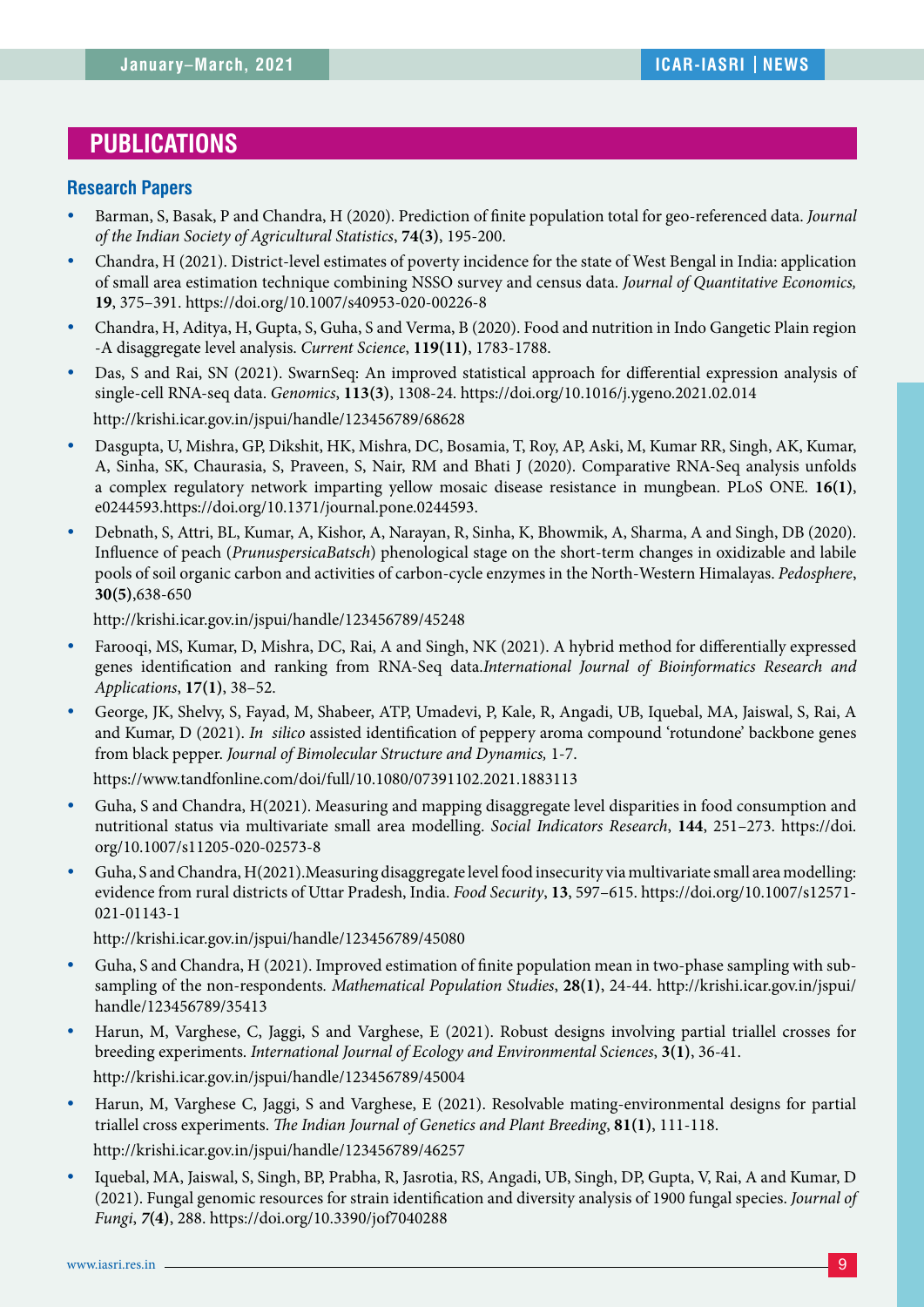- y Krishna, DK, Kumbhare, NV, Sharma, JP, Rao, DUM, Sharma, DK, Kumar, P and Bhowmik, A (2020). Impact of agritourism as perceived by multiple stakeholders. *International Journal of Current Microbiology and Applied Sciences*, **9(7)**, 2499-2508.
- y Krishna, DK, Kumbhare, NV, Sharma, JP, Rao, DUM, Sharma, DK and Bhowmik, A (2020). Comparison of expectation and experience values of various agritourism aspects: a multi-stakeholders' analysis. *Journal of Community Mobilization and Sustainable Development*, **15(1)**, 201-206. http://krishi.icar.gov.in/jspui/ handle/123456789/46263
- y Krishna, DK, Kumbhare, NV, Sharma, JP, Rao, DUM, Sharma, DK and Bhowmik, A (2020). Status and growth prospects of agritourism: multi-stakeholder analysis*. International Journal of Agriculture Sciences*. **12(13)**, 10015- 18. http://krishi.icar.gov.in/jspui/handle/123456789/46262
- y Kumar, P, Badal, PS, Jha, GK, Paul, RK, Venkatesh, P, Kamalvanshi, V, Balasubramanian, M, Anbukkani, P and Patel, P (2021). Enabling informed resource allocation decision by vegetable growers of Varanasi, UP: price forecasting using ARIMA. *Agricultural Situation in India*, **LXXVII**, 16-24.
- y Kumar, R and Bhar, LM (2021). Procedure for the identification of multiple influential observations in block design for incomplete multi-response experiments in presence of masking. *Communication in Statistics-Simulation and Computation*. https://doi.org/10.1080/03610918.2021.1900246
- Kumar, RR, Dubey, K, Arora, K, Dalal, M, Rai, GK, Mishra, D, Chaturvedi, KK, Rai, A, Kumar, SN, Singh, B, Viswanathan, C and Praveen S (2021). Characterizing the putative mitogen-activated protein kinase (MAPK) and their protective role in oxidative stress tolerance and carbon assimilation in wheat under terminal heat stress. *Biotechnology Reports,* **29***,*e00597. https://doi.org/10.1016/j.btre.2021.e00597.
- Kumar, V, Jain, P, Venkadesan S, Karkute, SG, Bhati, J, Abdin, MZ, Mithra, SAV, Mishra D, Chaturvedi, KK, Rai, A, Sharma, TR and Solanke, AU (2021). Understanding rice-Magnaportheoryzae interaction in resistant and susceptible cultivars of rice under panicle blast infection using a time-course transcriptome analysis. *Genes*, **12(2),** 301. https://doi.org/10.3390/genes12020301.
- Kundu, A, Dutta, A, Mandal, A, Negi, L, Malik, M, Puramchatwad, R, Antil, J, Singh, A, Rao, U, Saha, S, Kumar, R, Patanjali, N, Manna, S, Kumar, A, Dash, S and Singh, PK (2021). A Comprehensive in vitro and in silico analysis of nematicidal action of essential oils. *Frontiers in Plant Science,* **11**,614143.

http://krishi.icar.gov.in/jspui/handle/123456789/45108

- y Kushwaha, B, Pandey, M, Das, P, Joshi, CG, Nagpure, NS, Kumar, R, Kumar, D, Agarwal, S Srivastava, S, Singh, M, Sahoo, L, Jayasankar, P, Meher, PK, Shah, TM, Hinsu, AT, Patel, N, Koringa, PG, Das, SP, Patnaik, S, Bit, A, Iquebal, MA., Jaiswal, S and Jena, J (2020). The genome of walking catfish Clariasmagur (Hamilton, 1822) unveils the genetic basis that may have facilitated the development of environmental and terrestrial adaptation systems in air-breathing catfishes. *DNA Research*, **28(1)**, dsaa031.https://doi.org/10.1093/dnares/dsaa031
- Lama, A, Singh, KN, Singh, H, Shekhawat, R, Mishra, P and Gurung, B (2021). Forecasting monthly rainfall of Sub-Himalayan region of India using parametric and non-parametric modelling approaches. *Modeling Earth Systems and Environment*, **8,** 837–845.https://doi.org/10.1007/s40808-021-01124-5
- Mann, A, Kumar, N, Kumar, A, Lata, C, Kumar, Meena, ABL, Mishra, DC, Grover, M, Gaba S, Parameswaran, C. and Mantri, N (2021). de novo transcriptomic profiling of differentially expressed genes in grass halophyte Urochondrasetulosa under high salinity. *Scientific Reports.***11,** 5548.https://doi.org/10.1038/s41598-021-85220-7
- y Negi, A, George, Kokkat J, Jasrotia, RS, Madhavan, S, Jaiswal S, Angadi, UB, Iquebal, MA, Kalathil, P M, Palaniyandi U, Rai A and Kumar, D(2021). Drought responsiveness in black pepper (Piper nigrum L.): Genes associated and development of a web-genomic resource. *PhysiologiaPlantarum*, **172(2)**, 669-683. https://doi.org/10.1111/ ppl.13308.
- y O'Brien, S, Fiechter, C, Burton, J, Hallion, J, Paas, M, Patel, A, Patel, A, Rochet, A, Scheurlen, K, Gardner, S, Eichenberger, M, Sarojini, S, Srivastava, S, Rai, SN, Kalbfleisch, T, Polk, HJ and Galandiuk, S (2021). Long non-coding RNA ZFAS1 is a major regulator of epithelial-mesenchymal transition through miR-200/ZEB1/Ecadherin, Vimentin signaling in colon adenocarcinoma. *Cell Death Discovery*, **7**, 61. https://doi.org/10.1038/ s41420-021-00427-x
- y Pandey, AK, Mishra, VK, Chand, R, Navathe, S, Budhlakoti, N, Srinivasa, J, Sharma, S and Joshi, AK (2021). Crosses with spelt improve tolerance of South Asian spring wheat to spot blotch, terminal heat stress, and their combination. *Scientific Reports*, **11(1)**, 1-12.https://doi.org/10.1038/s41598-021-85238-x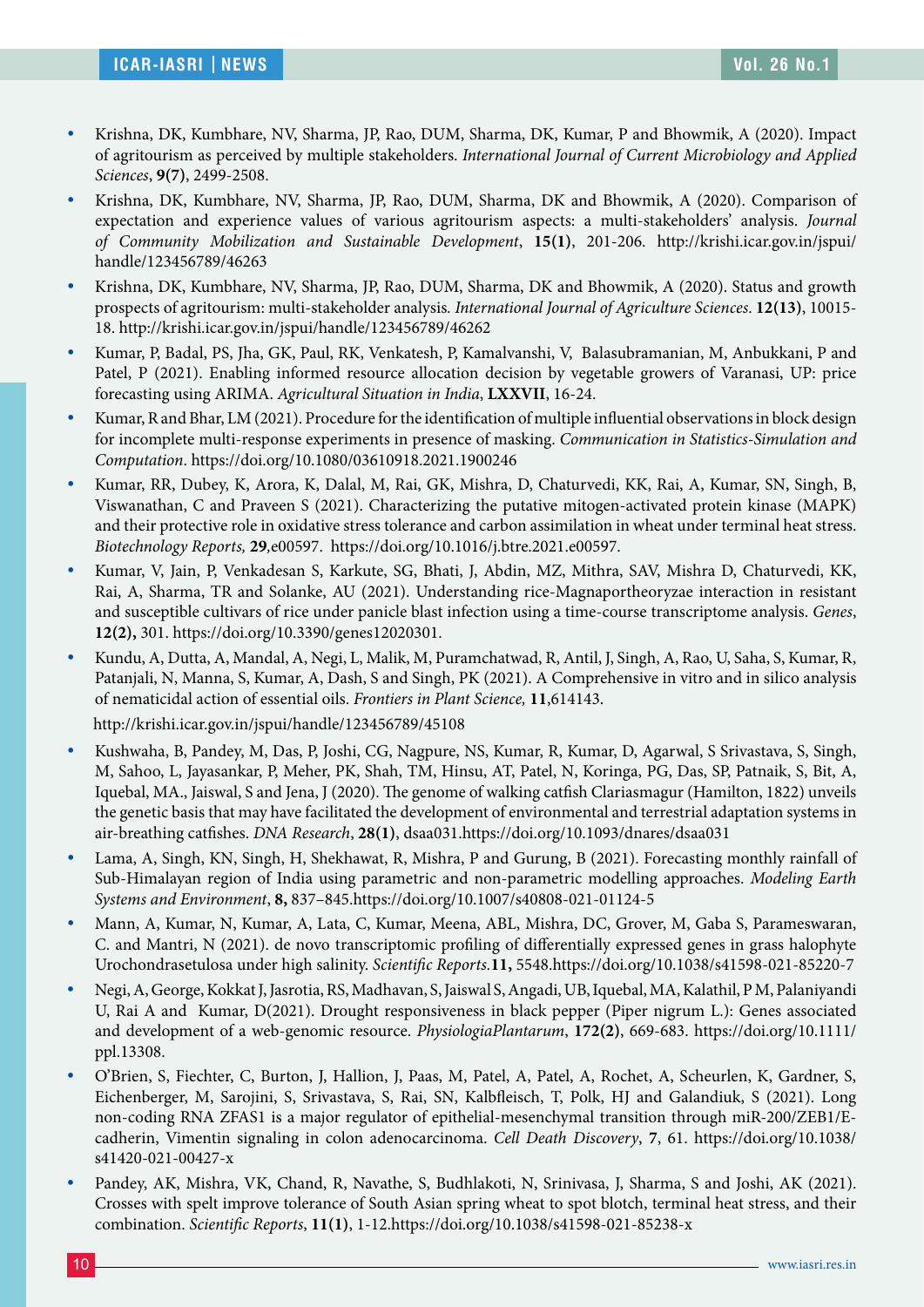- y Peter, TB, Varghese C, Jaggi, S, Harun, M and Varghese E (2020). Tree network-balanced designs for agroforestry trials. *Journal of the Indian Society of Agricultural Statistics*, **74(3)**, 243–254. http://krishi.icar.gov.in/jspui/ handle/123456789/45010
- y Rajesh, T and Singh, A (2021). Stakeholder's Perception towards the implementation of RashtriyaKrishiVikasYojana (RKVY) in Maharashtra. *Journal of Community Mobilization and Sustainable Development*, **15(3)**, 523-528.
- y Ramasubramanian V. and Krishnan, M (2021). Sea of potentialities for data analytics in fisheries sector, *Journal of Fisheries and Life Sciences,* **6(1)**, 1-2.

http://krishi.icar.gov.in/jspui/handle/123456789/69709

Saha, B, Saha, S, Saha, S, Roy, P and Bhowmik, A (2020). Zn application methods influence Zn and iron (Fe) bioavailability in brown rice. *Cereal Research Communications*, **48**, 293–299. http://krishi.icar.gov.in/jspui/ handle/123456789/42331

https://doi.org/10.20546/ijcmas.2020.907.293

http://krishi.icar.gov.in/jspui/handle/123456789/42331

Singh, G, Patel, N, Jindal, T, Srivastava, P and Bhowmik, A (2020). Assessment of spatial and temporal variations in water quality by the application of multivariate statistical methods in the Kali River, Uttar Pradesh, India. *Environmental Monitoring and Assessment*, **192**, 394. https://doi.org/10.1007/s10661-020-08307-0.

http://krishi.icar.gov.in/jspui/handle/123456789/43026

- y Srivastava, S, Chandra, H, Singh, S and Upadhyay, AK (2021). District level estimates of childhood undernutrition *using* small area estimation technique. *SSM - Population Health*, **14,** 100748. https://doi.org/10.1016/j. ssmph.2021.100748 http://krishi.icar.gov.in/jspui/handle/123456789/45276
- y Verma, A, Jaggi, S, Varghese, E, Varghese, C, Bhowmik, A, Datta, A and Hemavathi, M (2021). On the construction of mixed level rotatable response surface designs when experimental unit experiences overlap effects. *Communications in Statistics - Simulation and Computation.* https://doi.org/10.1080/03610918.2021.1890 123; http://krishi.icar.gov.in/jspui/handle/123456789/46261
- y Yogi, V, Kumar, P, Prakash, P, Kar, A, Singh, DR, Singh, R, Arya, P and Awasthi, OP (2020). Are traditional marketing channels of kinnow really bad? *Indian Journal of Traditional Knowledge*, **19(4)**, 846-860.
- y Tiwari, JK, Rawat, S, Luthra, SK, Zinta, R, Sahu, S, Varshney, S, Kumar, V, Dalamu, D, Mandadi, N, Kumar, M, Chakrabarti, SK, Rao, AR and Rai, A ( 2021). Genome sequence analysis provides insights on genomic variation and late blight resistance genes in potato somatic hybrid (parents and progeny). *Molecular Biology Report*, **48(1)**, 1-13.

#### **Book Chapters**

- y Angadi, UB, Animut, G, Anandan, S, Blümmel, M, Moyo, S Rahman, H and Jones, C (2021). FeedBase Ethiopia: The Role of Database in Developing Livestock Feed in proceedings of India–Africa Partnerships for Food Security and Capacity Building South–South Cooperation. In:Modi, Renu, Venkatachalam, Meera (Eds.), in series of International Political Economy Series, Springer Nature Switzerland AG.
- Jaiswal S, Iquebal MA, Angadi UB, Kumar S, Rai A, Singh NK, Kumar D et al. (2021) Mango Genomic Resources and Databases. In: Kole C. (eds) The Mango Genome. Compendium of Plant Genomes. Springer, Cham. 219-228, https://doi.org/10.1007/978-3-030-47829-2\_13
- Samaddar, A. Ajay, Ajit, Paul, RK and Pal, S (2020). Sampling methodology for landscape diagnostic survey for rice in India. *New Frontiers in Agricultural Extension* -Volume II. International Maize and Wheat Improvement Center (CIMMYT). 3-10.
- y Ajay, A, Sharma, S, Samaddar, A, Arora, A, Pal, S, Marwahaand, S and Islam, SN (2020). Application of open data kit in landscape diagnostic survey for rice in India. *New Frontiers in Agricultural Extension* -Volume II. International Maize and Wheat Improvement Center (CIMMYT). 11-18.
- y Pal, S, Arora, A, Sudeep, Ajit, Paul, RK, Islam, SN, Singh, B, Malik, R and Craufurd, P (2020). Visualizing landscape diagnostic survey data of rice on KrishiVigyan Kendra knowledge network. *New Frontiers in Agricultural Extension* -Volume II. International Maize and Wheat Improvement Center (CIMMYT). 19-33
- Paul, R. K.,Ajit, Pal,S.,Arora,A.,Marwaha, S.,Craufurd,P., Malik,R.K. Singh,B. and Samaddar,A. (2020). Rice yield and its determinants in Eastern Uttar Pradesh of India. *New Frontiers in Agricultural Extension* -Volume II.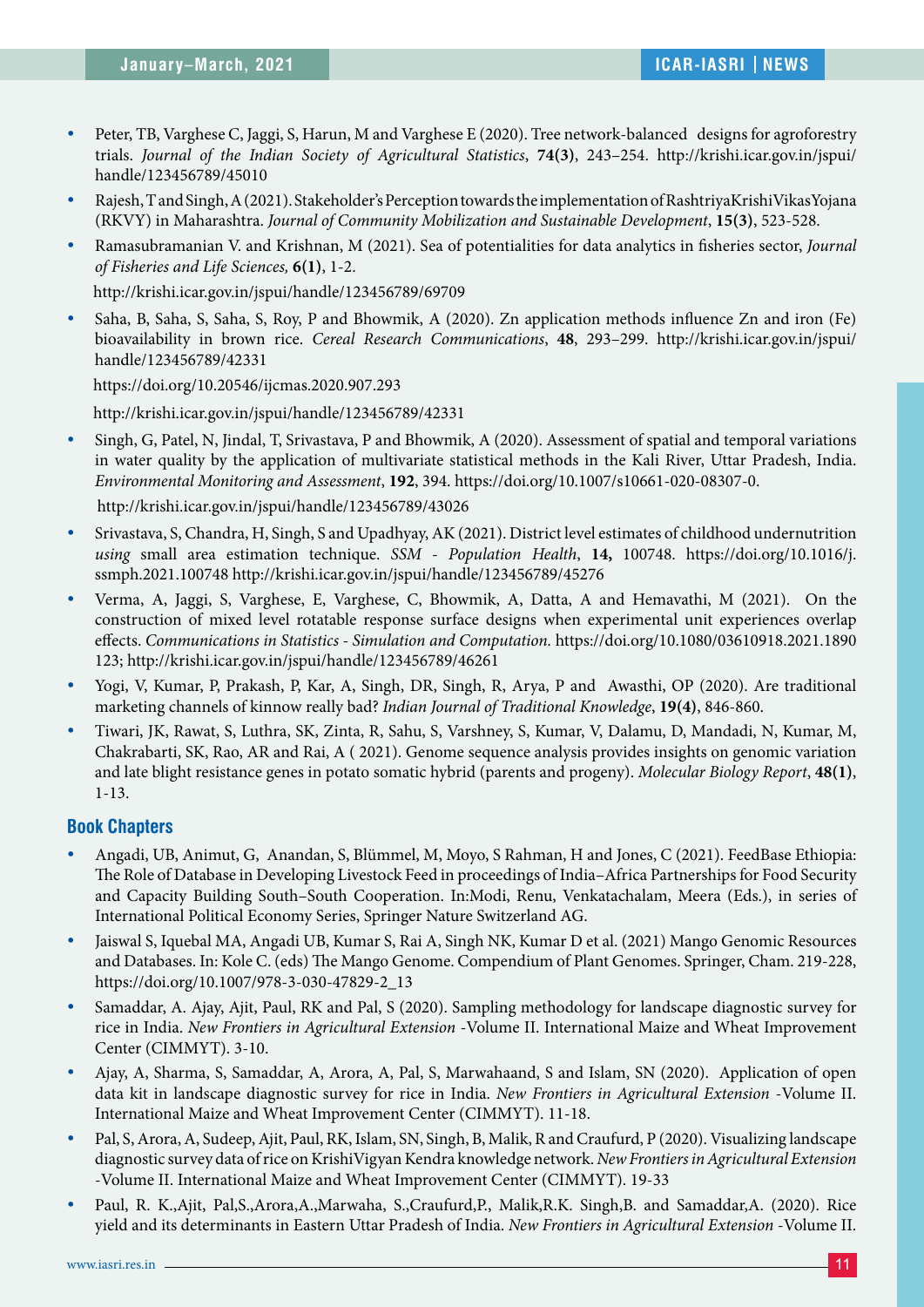International Maize and Wheat Improvement Center (CIMMYT). 39-50.

- y Nigam, S, Jain, R, Sudeep and Arora, A (2021). Wheat rust disease identification using deep learning. In: *Internet of Things and Machine Learning in Agriculture: Technological Impacts and Challenges,* Eds. Jyotir Moy Chatterjee, Abhishek Kumar, Pramod Singh Rathore and Vishal Jain, Berlin, Boston: De Gruyter, pp.239-50. https://doi. org/10.1515/9783110691276-012
- y Padaria, R, Burman, RR, Sarkar, S, Gills, R, Varghese, E, Bhowmik, A,, Singh, R, and Lenin, V (2020). Standardization and validation of scales for measuring socio-psychological constructs related to risk adjustment and entrepreneurship behaviours of farmers. In: *Agricultural Extension: Socio-Economic Imperati*ves: Eds. A. K. Singh, Randhir Singh, P. Adhiguru, R. N. Padaria, R. R. Burman, Alka Arora) Agricultural Extension Division, Indian Council of Agricultural Research, New Delhi, 246.
- y Mrunalini, K, and Deb, Chandan K (2021). Drones in Agriculture. In: *Digital Technologies in Agriculture*: Eds. Surya Rathor, Vijay Lakshmi B. and V.V. Sumanth Kumar. Biotech Books, New Delhi.171-182.

#### **E-Resources/E-Publication/E-Manual/E-Book/Brochure/ Pamphlet Developed**

#### **SAS Macro Developed**

- y Harun, M, Varghese C, Jaggi, S, and Varghese, E (2020). SAS MACRO for Generation of Partial Triallel Cross Design using Triangular Association Scheme. Available at: http://krishi.icar.gov.in/jspui/handle/123456789/44525
- y Harun, M, Varghese C, Jaggi, S and Varghese, E (2020). SAS MACRO for Generation of Partial Tetra-allele Cross Design using MOLS. Available at: http://krishi.icar.gov.in/jspui/handle /123456789/44535

#### **Project Reports**

- Harun, M, Datta, A, Varghese, C and Jaggi, S (2020). Designs Involving Three-way and Four-way Genetic Crosses for Crop and Animal Breeding Programmes. Project Report. ICAR-IASRI Publication. IASRI/PR-09/2020. http://krishi.icar.gov.in/jspui/ handle /123456789/44651
- y Datta, A, Harun, M, Jaggi, S, Varghese, C and Bhowmik, A (2020). Generalized Row-Column Designs for Crop and Animal Experiments. Project Report. ICAR-IASRI Publication. IASRI/PR-05/2020. http://krishi.icar.gov.in/jspui/handle /123456789/44867

#### **Technical Bulletin**

y Chandra,H, Parsad,R, Ahmad,T, Bhar,LM, Aditya,K, Kumari,V and Basak, P (2021). Evaluation of Agricultural Census Scheme. ICAR-Indian Agricultural Statistics Research Institute, New Delhi. I.A.S.R.I./T.B.-1/2021.

## **PAPERS PRESENTED/LECTURES DELIVERED**

#### **Papers presented / Invited talks delivered in Conferences**

- International virtual Seminar on Artificial Intelligence in Agriculture organized by Sardar Vallabhbhai Patel University of Agriculture & Technology, Meerut, UP during January 11-12, 2021.
	- Alka Arora\*. Applications of AI techniques in Image analysis for phenotypic characteristics of wheat (Invited Talk)
- <sup>•</sup> 33<sup>rd</sup> Annual function of National Environmental Science Academy, New Delhi and National Virtual Conference on **Techno-scientific Challenges and Sustainable Solutions for Living Beings during Changing Environment** (TCSE-2021) during January 29-30, 2021 organized jointly by NESA and ICAR-IASRI, New Delhi. (in Technical session on "Statistics and Informatics for Sustainable Solutions during Environment Change")
	- Tauqueer Ahmad. Contribution of ICAR-IASRI to the Sustainable Development Goal (SDG)-12.3 at international level in strengthening India's role towards SDGs. (Keynote Talk)
	- Sudeep. IT Initiatives in Agriculture by ICAR-IASRI. (Keynote talk)
	- Ramasubramanian V., Appaji Pundalik Naik and Mrinmoy Ray. Multi-Dimensional Scaling (MDS) based solutions for prioritizing technological challenges in Plant Breeding and Genetics. (Invited talk)
	- Alka Arora. KVK Portal and Mobile App: ICT Tools for Knowledge Dissemination Towards Farming Community by Krishi Vigyan Kendras across India.(Invited talk)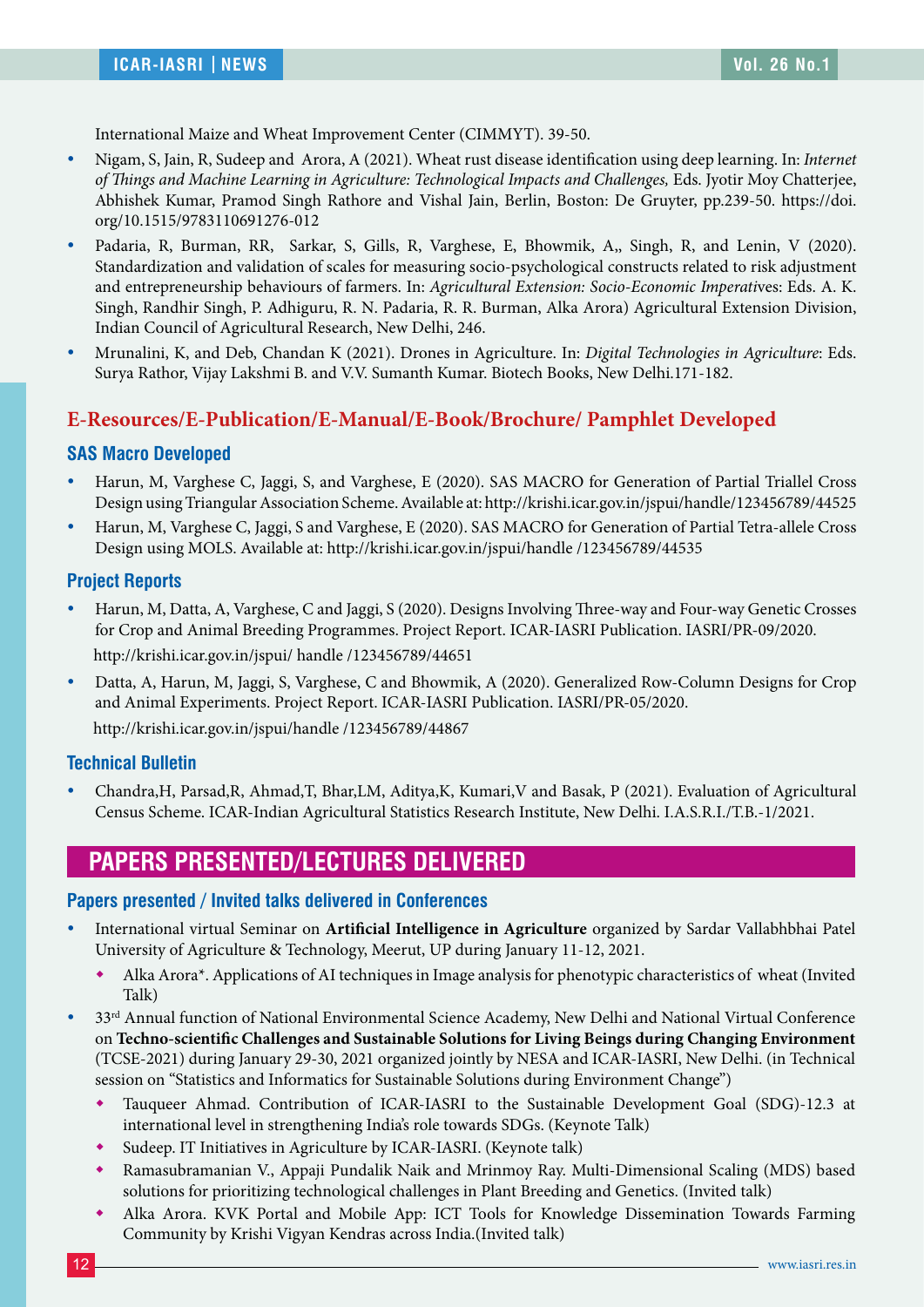- Shashi Dahiya. AI for Combating Climate Change in Agriculture (Invited talk)
- S.N. Islam. Expert System Shell for developing Multi crop Expert Systems. (Invited talk)
- Ranjit Paul. Forecasting Sub-Divisional Rainfall in India using Wavelets and Machine Learning Approach. (Invited talk)
- Soumen Pal. Visualization and Analysis of Landscape Diagnostic Survey Data under Cereal Systems Initiative for South Asia. (Invited Talk)
- National Conference on Visionary Innovations in Statistical Theory and Applications (VISTA-2021)" in conjunction with 23<sup>rd</sup>Annual Conference of the Society of Statistics, Computer and Applications (SSCA) organized by the ICAR **-** National Academy of Agricultural Research Management (NAARM), Hyderabad, during February 24-28, 2021.
	- Rajender Parsad. HRD in Statistical Sciences: Current Status and Challenges.(Plenary Talk) B.N. Mandal. Incomplete block designs with constant block-sums.(Invited talk)
	- Shashi Dahiya\* and Sudeep. An E-Learning Framework for Agricultural Higher Education in India. (Invited talk)
	- Alka Arora. Applications of AI Techniques for Plant Phenotypic Characteristics.(Invited talk)
	- H. Chandra\*, and S. Guha. Small Area Estimation under Spatial Multivariate Fay–Herriot Model. (Invited Talk).
	- D.C. Mishra. Innovations in Genomic Selection: Statistical Perspective. (Invited talk)
	- K.K. Chaturvedi. Applications and Opportunities of Big Data in Agriculture (Invited talk)
	- S. Guha\* and H. Chandra. Multivariate Small Area Models for Measuring District Level Income Inequality: Evidence from Periodic Labour Force Survey Data.
	- R. Kumar\*, A. Biswas, D. Singh, L.M. Bhar and T. Ahmad. Linear Regression Influence Diagnostics in Presence of Masking for Unclustered Survey Data.
	- Ramasubramanian V.\*, Appaji Pundalik Naik, Mrinmoy Ray, Shashi Dahiya and Lal Mohan Bhar. Fuzzy based classification tree modelling in agricultural ergonomics (Invited talk)
	- Mukesh Kumar. Agricultural Mobile Apps: An Overview. (Invited talk)
- National Conference on **Priorities in Crop Protection for Sustainable Agriculture** jointly organized by Directorate of Extension Education, CAU, Imphal and ICAR-National Bureau of Agricultural Insect Resources, Bengaluru during March 16-18, 2021
	- S.H. San, D. Sagar\*, V. Krishnan, M. Awana, A. Singh, and A.Bhowmik. Antioxidant defense system in chickpea in response to gram pod borer, *Helicoverpaarmigera* (Hubner)
- Online International Symposium on Coastal Agriculture (ISCA Webinar): **Transforming Coastal Zone for Sustainable Food and Income Security** organized by Indian Society of Coastal Agricultural Research in Collaboration with ICAR-CSSRI, Karnal during March 16-19, 2021
	- Peter T. Birteeb\*, Cini Varghese and Seema Jaggi. Development of selection index for Agroforestry Systems.
- y **56th Annual Group Meeting on AICRP on Pearl Millet** organized online by ICAR-All India Coordinated Research Project on Pearl Millet, Jodhpur during March 22-23, 2021.
	- Rajender Parsad\*, Sukanta Dash and A. Dhandapani. Automation System for AICRP on Pearlmillet (invited Talk in the session on New Initiatives)

{\*denotes the author who presented the paper}

#### **Lectures Delivered (Outside Institute)**

- <sup>•</sup> 'Machine learning for Time Series Analysis' in online training programme on Time Series Data Analysis during January 04-09, 2021 organized by ICAR-NAARM, Hyderabad. (Mrinmoy Ray)
- 'Nonlinear Time Series Models (ARCH group of models)' in Online Training Programme on Time Series Data Analysis during January 04-09, 2021 organized by ICAR-NAARM, Hyderabad. (RanjitKumar Paul)
- y Four lectures on '(i) Downloading and Installing in R, Import/ Export data in R (ii) Descriptive Statistics, Graphics, (iii) Statistical Tests in R Probability Distribution & Statistical Modeling in R (iv) Writing Function in R & Simulation in R' in the Faculty Development Programme on Exploratory Data Analysis using Statistical Software System R and SPSS at Mata Sundri College for Women, Delhi University, Delhi during January 7-13, 2021.(Hukum Chandra)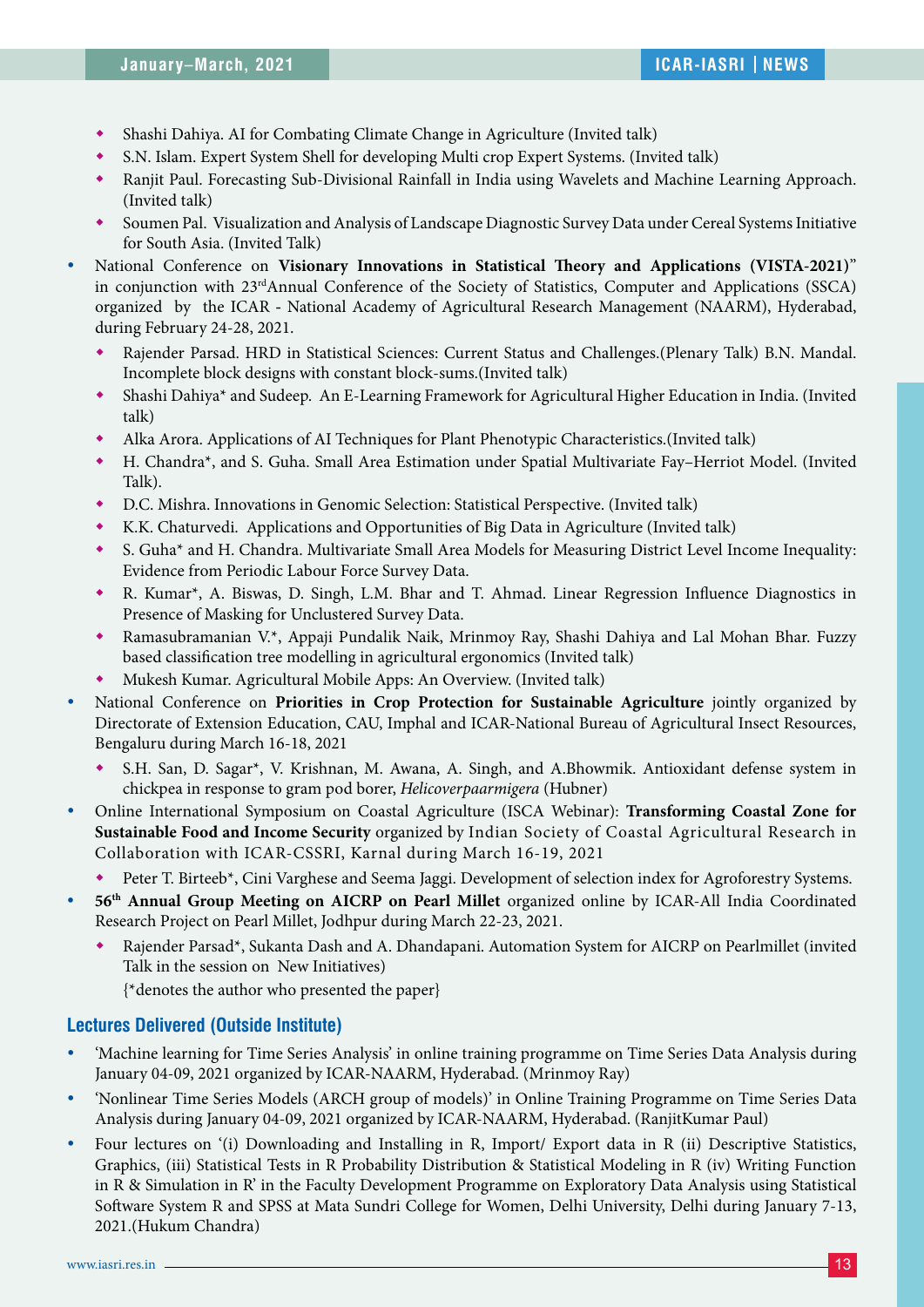- <sup>•</sup> 'Machine Learning Techniques in Climate Change Perspective' in Webinar on AI in Agriculture organized during January 11-12, 2021 by SVUAT Modipuram, Meerut. (Shashi Dahiya)
- 'Application of Bioinformatics tool for NGS Data Analysis' in the online training programme Basic and Applied Bioinformatics in Animal Sciences on February 11, 2021 organized by Bioinformatics Centre of ICAR-Indian Veterinary Research Centre under aegis of CAAST-ACLH project of NAHEP.(Sudhir Srivastava)
- y 'Significance of Experimental Designs and Web Resources in Agricultural Research' in the Training Programme on Analysis of Experimental Data in Post Graduate Research organized by Skill Development Centre and Department of Agricultural Statistics, Applied Mathematics and Computer Science, University of Agricultural Sciences, Bangalore during February 15-20, 2021). (Rajender Parsad: Inaugural Talk)
- y 'Survey Methods and Sampling' in the Ten-Day Online Workshop on Research Methodology for M. Phil, Ph.D and Postdoctoral Scholars in Social Sciences at Madras Institute of Development Studies, Chennai during 15–26 February 2021.(Hukum Chandra)
- 'Recent Developments in Statistical Modelling and Methodology' in UGC Refresher Course at NEHU Sillong on Categorical Data Analysis in Sample Surveys on February 16, 2021. (Anil Rai)
- y Two lectures on '(i) Descriptive statistics and exploratory data analysis (ii) MS-EXCEL: Statistical Procedures' in a two-day workshop on Experimental Data Analysis organized by Department of Food Technology, Shaheed Rajguru College of Applied Sciences for Women, University of Delhi during February 18-19, 2021. (Cini Varghese)
- 'Factorial Experiments and Split and Strip Plot Designs' in a two-day workshop on Experimental Data Analysis organized by Department of Food Technology, Shaheed Rajguru College of Applied Sciences for Women, University of Delhi during 18-19 February 18-19, 2021.(Arpan Bhowmik)
- Six lectures on (i) Metagenomics data standards and submission, (ii) Quality check and processing of raw metagenomics NGS data, (iii) Metagenome assembly; (iv) Functional annotations, taxonomic identification using 16S rDNA and WGS data, (v) Web Genomic Resources for Metagenomics Studies and (vi) Computational Resources for Metagenomics Studies' at TEQIP (Technical Education Quality Improvement Programme) during Feb 23-27, 2021 Organized by IIT-G (https://www.iitg.ac.in/) under World Bank Funded training programme entitled "Environmental Genomics and Genome Editing" (http://www.iitg.ac.in/env/teqip\_ub/index.html) (MA Iquebal)
- y 'Climate Change: Impact on Livestock and Role of Genomics and Bioinformatics in Resilience Improvement' at TEQIP (Technical Education Quality Improvement Programme) during 23-27 Feb 2021 Organized by IIT-G (https://www.iitg.ac.in/) under World Bank Funded training programme entitled "Environmental Genomics and Genome Editing" (http://www.iitg.ac.in/env/teqip\_ub/index.html) (Dinesh Kumar)
- y 'Statistical Approach for Producing Agricultural Statistics in India' during Statistics Fest on the occasion of National Science Day celebrations, Symbiosis Statistical Institute, Pune on March 02, 2021.(Hukum Chandra: Keynote Speaker)
- y 'Small Area Prediction of Counts under a Spatial Non-Stationary Generalized Linear Mixed Model' at Department of Statistics seminar series of the Iowa State University, United States on March 08, 2021.(Hukum Chandra)
- 'MISA-tool for Genome-wide Microsatellite Sequence Prediction' in Faculty Training on Skill Development on Advanced Bioinformatics in Genome Analysis of Livestock and Pets organized by The College of Animal Biotechnology, Guru Angad Dev Veterinary and Animal Sciences University, Ludhiana during March 05-25, 2021 (M A Iquebal)
- y 'Gene Expression Analysis through Transcriptomics' in Faculty Training on Skill Development on Advanced Bioinformatics in Genome Analysis of Livestock and Pets organized by The College of Animal Biotechnology, Guru Angad Dev Veterinary and Animal Sciences University, Ludhiana during March 05-25, 2021(Sarika)
- 'Application of Big-data and Artificial Intelligence in Genomic Data Analysis' in Faculty Training on Skill Development on Advanced Bioinformatics in Genome Analysis of Livestock and Pets organized by The College of Animal Biotechnology, Guru Angad Dev Veterinary and Animal Sciences University, Ludhiana during March 05-25, 2021.(Dinesh Kumar)
- y 'Introduction to R software for Statistical Analysis' in short training course on Analytical Techniques for Impact Assessment of Agricultural Technologies & Policies"–from March 17-27, 2021 at the Division of Agricultural Economics, ICAR-IARI, New Delhi. (Ranjit Kumar Paul)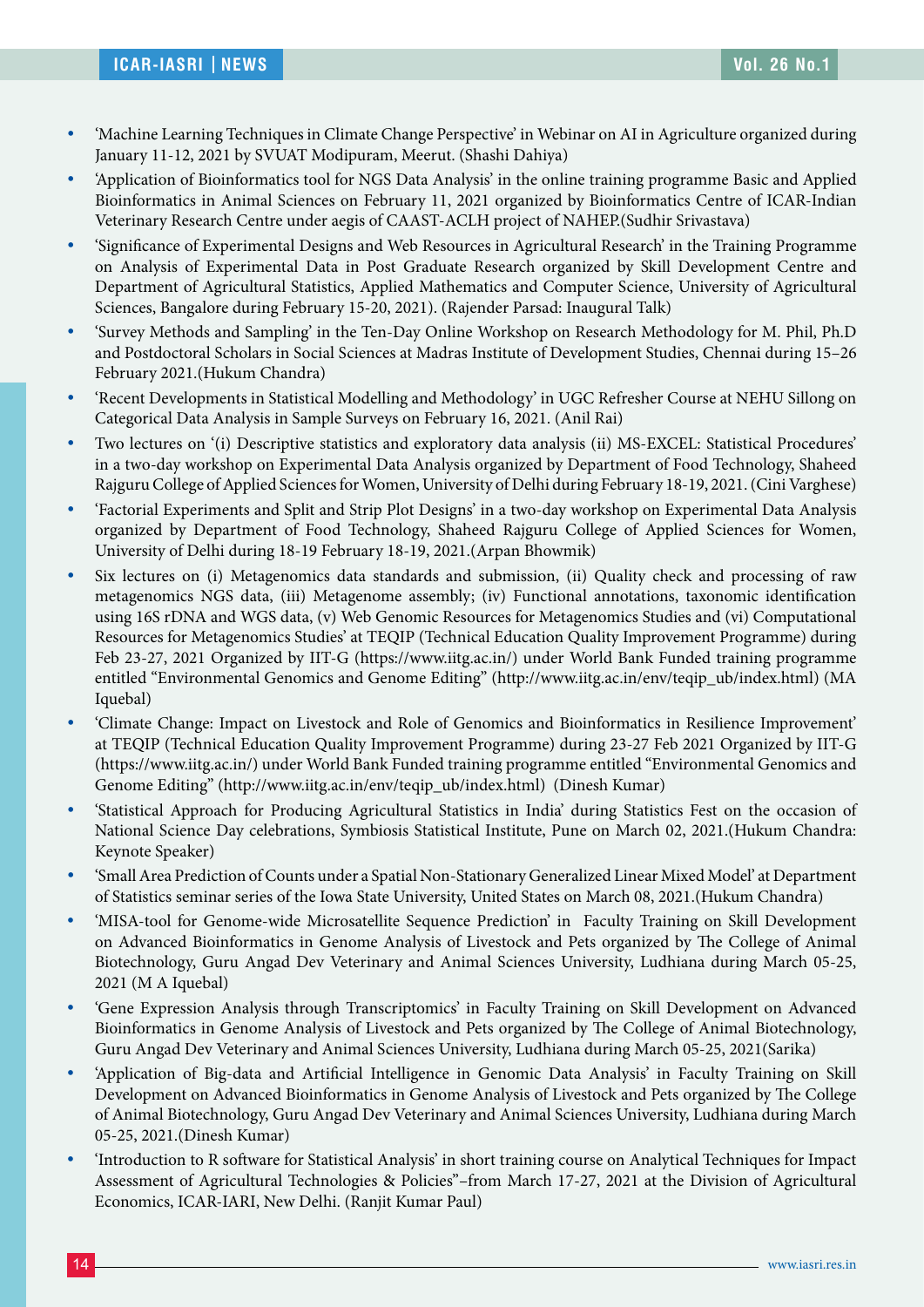y Two lectures on 'Statistical Techniques & Use of R Programming'in three days training programme on Statistical Tools and Data Analysis Using Software organized by Department of Statistics, M.D. University, Rohtak during March 24-26, 2021 (March 24, 2021). (Hukum Chandra)

## **PARTICIPATION**

**National Conference/ Workshop/ Seminar/ Symposia/Annual Day/ Lectures, etc. Participated**

- Online meeting of Peer Review Team of NAEAB, ICAR for Accreditation of ICAR-IARI held on January 23, 2021. (Seema Jaggi)
- Online Training Programme on 'Blockchain Technologies and Applications' organized by JIT, Noida during December 28, 2020-January 02, 2021. (AlkaArora)
- The discussion meeting on National Agricultural Education Policy on February 01, 2021 held at NASC Complex. (Seema Jaggi)
- Training Workshop on Multi-dimensional approaches for sustaining food and nutritional security Conducted under Career Development Centre activities at SVVU, Tirupati during 04-05 February 2021.(Anshu Bharadwaj)
- Training Workshop on Aflotoxin analysis for food safety- Training Conducted under Career Development Centre activities at SVVU, Tirupati on February 05, 2021.(Anshu Bharadwaj)
- y Hands-on Training Cum Workshop on Developing Presentation Skills among PG students using Power Point through online mode under Career Development Centre activities at SKNAU, Jobner on February 07, 2021. (Anshu Bharadwaj)
- <sup>•</sup> 24<sup>th</sup> workshop of ICAR- All India Coordinated Research Project on "Energy in Agriculture and Agro-based Industries", ICAR-CIAE, Bhopal during February 09-11, 2021(Online). (Hukum Chandra and Vandita Kumari)
- Training Workshop on Recent advances in Animal Feeding to maximize productivity and health of domestic animal sunder Career Development Centre activities at SVVU, Tirupati during February 15-19, 2021.(Anshu Bharadwaj)
- y Training Workshop on Beyond the boundaries. Opportunities for veterinary graduates in various fields conducted under Career Development Centre activities at SVVU, Tirupati on February 18, 2021.(Anshu Bharadwaj)
- y Training Workshop on ARC HPLC More options for Chromatographic separations under Career Development Centre activities at SVVU, Tirupati on February 18, 2021.(Anshu Bharadwaj)
- Virtual workshop of Geo Spatial data and different initiative in this aspect on February 19, 2021 organized by Ministry of Earth Science.(Arpan Bhowmik)
- Pusa Krishi Vigyan Mela 2021: held at IARI mela ground, New Delhi during February 25-27, 2021. Institute displayed attractive posters about the latest research methodologies and web applications developed like KVK portal and KVK Mobile App for the farmers, general visitors, researchers and students to give them adequate information about the institute. Nearly 300 visitors including students, farmers, Government and non-govt. agencies visited the stall. Booklet & Pamphlets were distributed to the visitors. (Prawin Arya, Ajit, BN Mandal, Susheel Kumar Sarkar, Soumen Pal, Sukanta Dash, Deepak Singh, Mohammad Samir Farooqi. Chandan Kumar Deb, Neeraj Budhlakoti, Rajeev Ranjan Kumar, Samarth Godara, HarishKumar, HV, Raghubir Singh)
- Online National Workshop on Mainstreaming of Agricultural Higher Education: Problems and Prospects of General and Private Universities Under NAHEP during February 26-27, 2021. (Rajender Parsad, Sudeep, Alka Arora, Anshu Bharadwaj)
- India-Luxembourg Agriculture cooperation on March 18, 2021. (Anil Rai).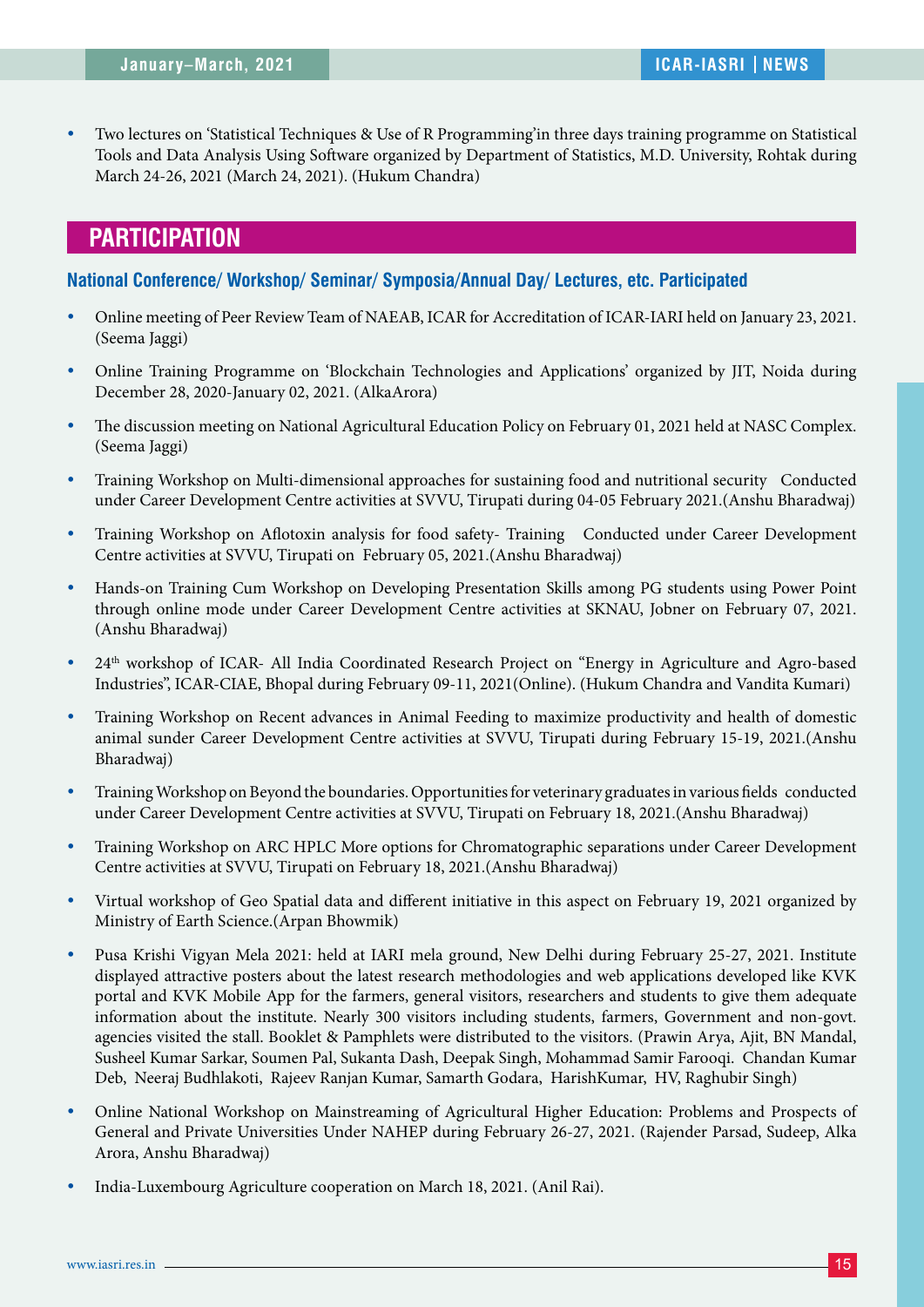## **HUMAN RESOURCE DEVELOPMENT**

#### y **Training Programs Organized***: 07 (Participants: 490)*

| S.N. | Title                                                                                                                                                                                                                                                                     | Venue                                    | Period                         | Number of Participants                                                      |
|------|---------------------------------------------------------------------------------------------------------------------------------------------------------------------------------------------------------------------------------------------------------------------------|------------------------------------------|--------------------------------|-----------------------------------------------------------------------------|
| 1.   | Software and Tools in Bioinformatics<br>Course Directors: U.B.Angadi<br>K.K. Chaturvedi                                                                                                                                                                                   | ICAR-IASRI, New Delhi<br>(Online)        | 11.01.2021<br>To<br>13.01.2021 | 20                                                                          |
| 2.   | Statistics and Informatics for Experimental<br>Data Management and Analysis (sponsored by<br>NAHEP-CAAST project of ICAR-IARI, New<br>Delhi).<br>Course Directors<br>Seema Jaggi, Sudeep<br>Course Coordinators<br>Anindita Datta, Soumen Pal and<br>Sanjeev Kumar        | ICAR-IASRI, New Delhi<br>(Online)        | 23.02.2021<br>To<br>04.03.2021 | 140 (Research scholars from<br>different ICAR institutes,<br>SAUs and CAUs) |
| 3.   | Recent Advances of Statistical Analysis in ICAR-IASRI, New Delhi<br>Agriculture (in collaboration with Assam<br>Agriculture University).<br>Course Directors: B.N. Mandal<br>Sukanta Dash and Borsha Neog (Assam<br>Agricultural University)                              |                                          | 04.03.2021<br>To<br>12.03.2021 | 24 (Faculty from Assam<br>Agricultural University,<br>Jorhat)               |
| 4.   | Statistics for Social Science Scholars of ICAR-<br>CIFE, Mumbai.<br>Course Co Ordinators<br>Susheel Kumar Sarkar<br>Ramasubramanian V.<br>Upendra K. Pradhan                                                                                                              | <b>ICAR-IASRI, New Delhi</b><br>(online) | 23.02.2021<br>To<br>22.03.2021 | 23 (M.F.Sc./ Ph.D. students)                                                |
| 5.   | Designs of experiments and Next Generation<br>Sequencing Data Analysis for Scientists from<br>ICAR-National Institute<br>of<br>Biotic<br><b>Stress</b><br>Management, Raipur.<br>Course Coordinators<br>ICAR-IASRI: Mir Asif Iquebal and BN Mandal<br>ICAR-NIBSM: SK Jain | ICAR-IASRI, New Delhi<br>(Online)        | 16.03.2021<br>To<br>17.03.2021 | 20                                                                          |
| 6.   | Advanced Designs for Product and Process<br>Development<br>Oriented<br>Experiments<br>(in<br>Collaboration with Division of Agricultural<br>Chemicals, ICAR-IARI, New Delhi)<br>Course Directors: ICAR-IASRI:<br>Sukanta Dash, Anil Kumar; ICAR-IARI: Anupama<br>Singh    |                                          | 16.03.2021<br>To<br>17.03.2021 | 97                                                                          |
| 7.   | Next Generation Sequence Data Analysis" for<br>Contractual staff such as RA/SRF/JRF/YPs<br>working in research projects at NARES institutions<br>Course Coordinators: Sanjeev Kumar, D.C. Mishra<br>and K.K. Chaturvedi                                                   | ICAR-IASRI, New Delhi<br>(Online)        | 22.03.2021<br>To<br>27.03.2021 | 176                                                                         |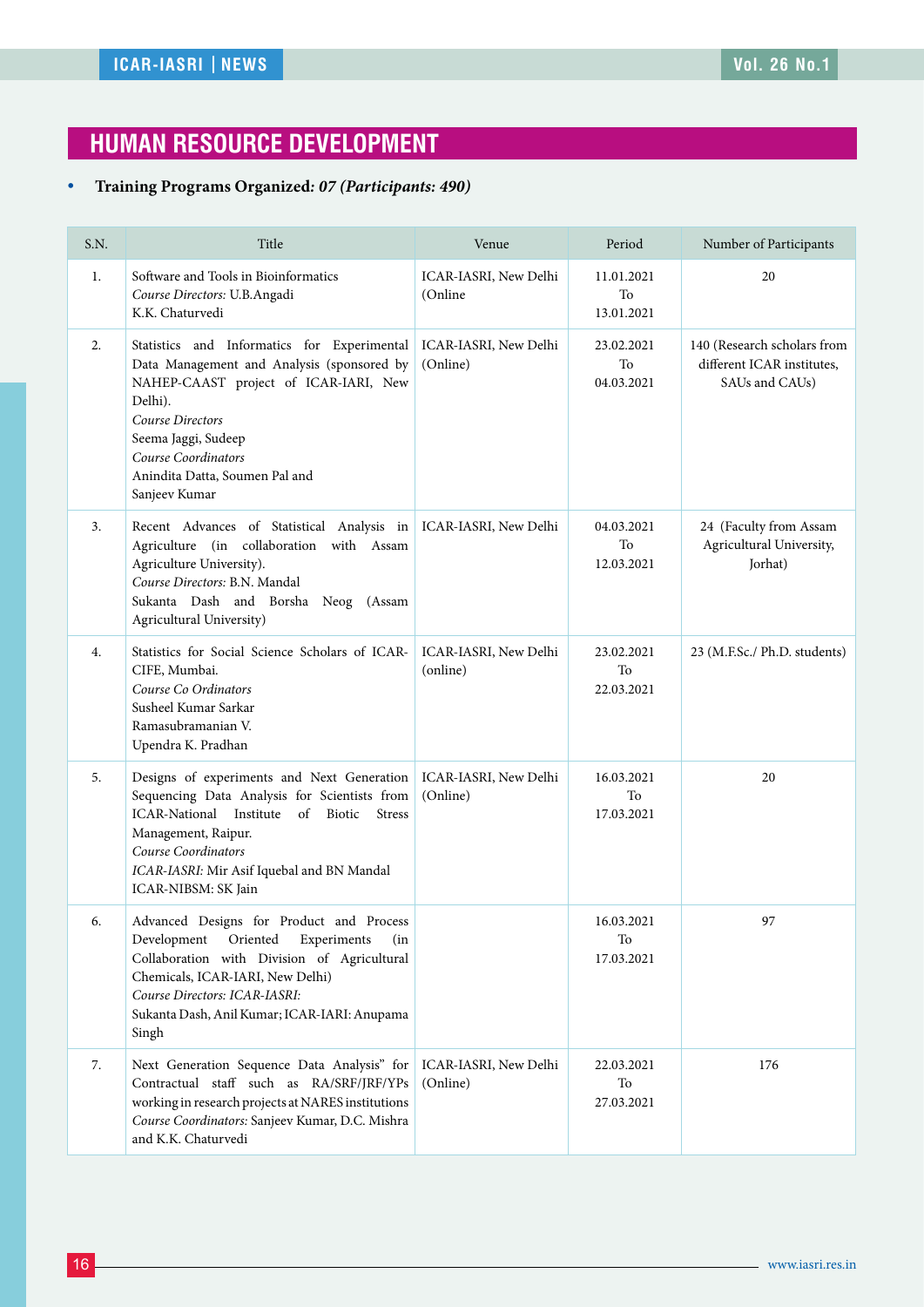#### **Training/Foundation Course Attended**

- Five-day online training program on Online Foundation Course on Cyber Security during January 4-8, 2021 organized/ facilitated by Cyber Security Division, Ministry of Electronics and Information Technology (MeitY) and C-DAC Hyderabad. (Mukesh Kumar, KK Chaturvedi, SB Lal and Sanjeev Kumar)
- Online Training Programme on Introduction to NVIDIA GPU Server Resources AI Tools and Techniques during January 11-16, 2021.(Ramasubramanian V. and Soumen Pal)
- Online training programme on 'Geo-informatics in agriculture using open-source data and analysis platforms' organized by Division of Agricultural Physics, ICAR-IARI, New Delhi during March 1-5, 2021.(Rajeev Ranjan Kumar)
- y Online Training Programme on "Applications of Artificial Intelligence and Cloud Computing in Agriculture" organized by ICAR-NAARM, Hyderabad during March 15-20, 2021.(Ratna Prabha)

## **CONSULTANCY/ADVISORY SERVICES PROVIDED**

- y M.A. Iquebal advised (i) Dr. SS Dey, Senior Scientist, ICAR-IARI regarding RT-PCR primer generation and data nalysis and (ii) Dr. Zakir Hossain, Principal Scientist, IARI regarding primer generation and adat analysis of SSR markers for validation.
- Sarika advised (i) Dr. A. Ghosh, Scientist, ICAR-IARI regarding transcriptome sample designing and data generation. Also discussed the quality aspects and (ii) Dr. S. Yadava, Principal Scientist, ICAR-IARI regarding primer generation of SSR markers for validation for seed testing purpose.
- y D.C. Mishra advised (i) Dr. Gyan Mishra, Senior Scientist, ICAR-IARI, regarding transcriptome data analysis; (ii) Dr. Harshvardhan Chaudhary, Principal Scientist, ICAR-IARI regarding SNP data analysis; (iii) Dr. Navin Chandra Gupta, Scientist, NIPB, regarding secretome data analysis.
- y Arpan Bhowmik advised Dr. Tapan Jyoti Purakayastha, Principal Scientist, Division of Soil Science and Agricultural Chemistry, ICAR-IARI on the use of Principal component analysis to identify important soil biological and chemical properties for acidic Alfisol soil order based on 9 treatments viz. T1-RS + RSBC (7:1), T2-RS + GRBC (7:1), T3-RS + GRBC (9:1), T4-RS + GRBC (11:1), T5-MS + GRBC (7:1), T6-MS + GRBC (11:1), T7-RSBC, T8-MSBC, T9-GRBC, T10-2/3rd LR, T11-Control where RS− Rice straw; MS− Maize stover; RSBC− Rice straw biochar; MSBC− Maize stover biochar; GRBC− Gram residue biochar; LR− Lime requirement; Exc.− Exchangeable. Based on the PCA results, biplot has also been obtained. Beside, similarity studies of different treatments as mentioned above was also carried out using important soil biological and chemical properties.
- Ramasubramanian V. advised Dr. Latha Shenoy, Former Principal Scientist, ICAR-CIFE, Mumbai regarding analysis to study the effect of unequal numbers of male and female fisher households on community participation.
- y Raju Kumar advised Dr. Nirupma Singh, Senior Scientist, Division of Genetics, ICAR-IARI for analysis of the data for Evaluation of Trichoderma isolates as potential biological control agent against Macrophomina phaseolina a causal agent of charcoal rot in maize.
- Achal Lama advised Mr. Neeraj Biswakarma, Ph.D.(Agronomy) scholar, ICAR-IARI for analyzing data sets on rice-wheat rotation farming using appropriate experimental design (RCBD and pooled) and PCA.
- y U.K. Pradhan advised Mr. Subrat Keshori Behera, Assistant Professor, Bihar Agricultural University in developing forecast model using ARIMA, ARIMAX, ANN and NARX for forecasting of crop yield in five different crops (Rice, wheat, Maize, Arhar and Gram).

## **AWARDS AND RECOGNITIONS**

#### **Awards**

Sukanta Dash and Rajeev Ranjan Kumar received Young Scientist Award during International Web Conference on Global Research Initiative for Sustainable Agriculture and Allied Sciences organized by ASTHA Foundation, Meerut, U.P, India.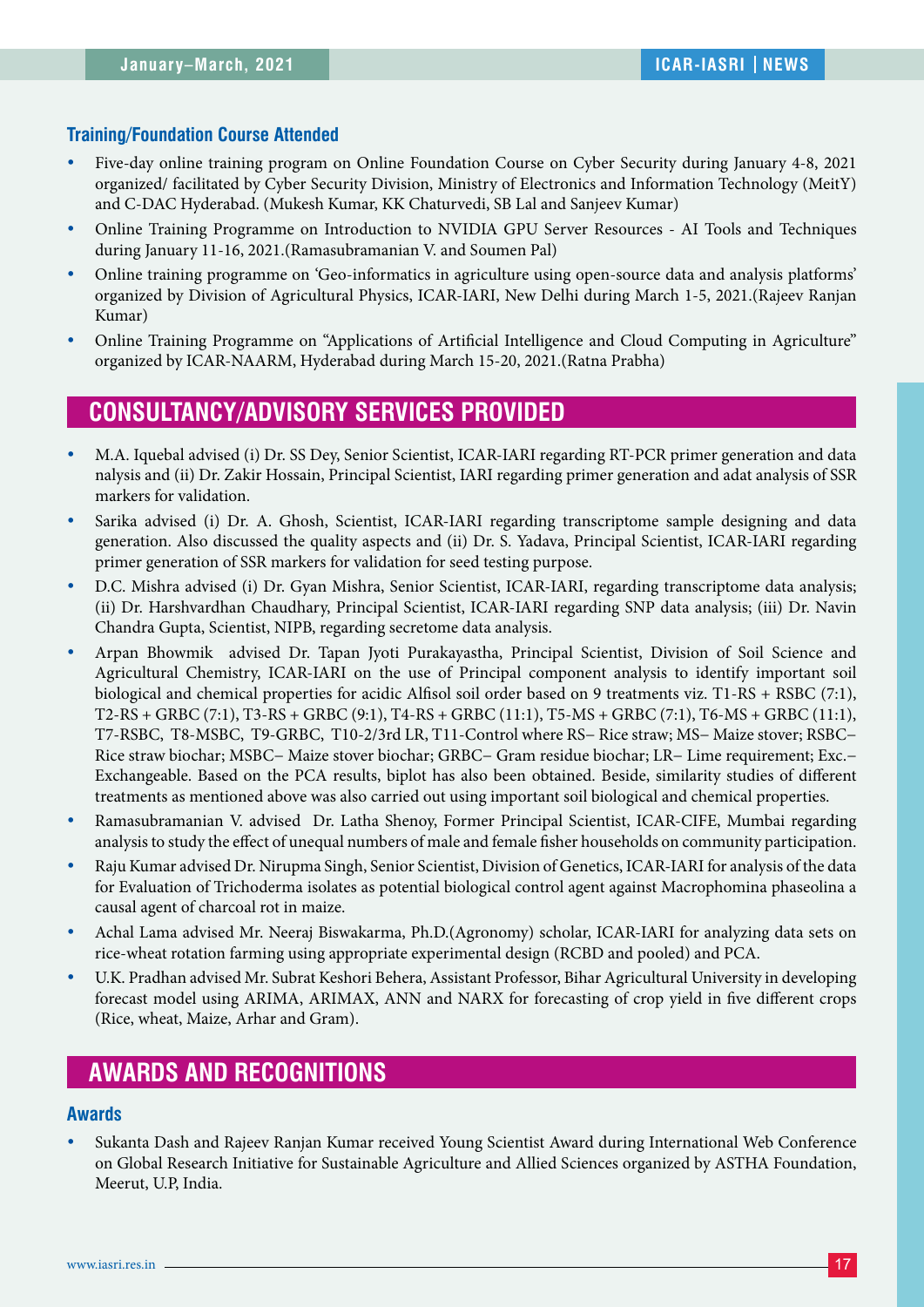- y Pankaj Das received "InSc Young Researcher award 2020".: Institute of Scholars (InSc) is a technical professional organization that is ISO 9001:2015 certified and accredited by UASL (registered under the Ministry of Micro, Small and Medium Enterprise (MSME) and Corporate Affairs, Government of India). InSc Young Researcher Award is a multidisciplinary award. The award is given on the quality of research work published in reputed national or international research journals.
- Neeraj Budhlakoti received IARI Merit medal award from the discipline of Bioinformatics at 59<sup>th</sup> convocation of ICAR-IARI held on February 12, 2021.

#### **Recognitions**

- RajenderParsad
	- Chaired a Technical Session during National Virtual Conference on Techno-Scientific Challenges and Sustainable Solutions for Living Beings during Changing Environment (TCSE-2021) organized Jointly by NESA, ICAR-IASRI, New Delhi and NAHEP-ICAR during January 29-20, 2021 at ICAR-IASRI, New Delhi.
	- Guest of Honour during Inaugural Session and Valedictory session of the Conference 33rd Annual Function of National Environment Science Academy and National Virtual Conference on Techno-Scientific Challenges and Sustainable Solutions for Living Beings during Changing Environment (TCSE-2021) organized Jointly by NESA, ICAR-IASRI, New Delhi and NAHEP-ICAR during January 29-20, 2021 at ICAR-IASRI, New Delhi.
	- Chaired M.N. Das Memorial Young Scientist Award Presentation Session during the web conference on Visionary Innovations in Statistical Theory and Applications (VISTA 2021) organized by ICAR- NAARM, Hyderabad in conjunction with 23rd Annual conference of Society of Statistics, Computer and Applications during February 24-28, 2021.
- y Anil Rai
	- Expert member of a National level Committee on Mission Mode in the domain of Precision Agriculture constituted by CSIR under the Chairmanship of Ex- Secy (DARE) and DG ICAR.
- Tauqueer Ahmad
	- Nominated as External member, Board of Studies (BOS) of Department of Statistics and Operations Research, Aligarh Muslim University (AMU), Aligarh under Statute  $22(1)(v)$  of the Statutes of the University for a period of two years w.e.f. 04.01.2021.
- Hukum Chandra
	- Expert Member, Committee to bridge the data gaps for Sustainable Development Goals (SDGs) indicators through Small Area Estimation techniques, Ministry of Statistics and Programme Implementation, Government of India.
	- Co-Chaired, Session on Progress Reports of the Energy Management in Agriculture (EMA) Component for 2020-21 and Proposal of Technical Programme for 2021-22 during the XXIV workshop of ICAR- All India Coordinated Research Project on "Energy in Agriculture and Agro-based Industries" on 09 February, 2021.
	- Associate Editor, Journal of the Indian Society for Probability and Statistics (Springer).
	- Panel of Judge, Indian Society for Probability and Statistics (ISPS) Young Scientist Awards 2020 on March 13, 2021.
- B.N. Mandal
	- Chaired a session of contributed talks in (online)Session during the web conference on Visionary Innovations in Statistical Theory and Applications (VISTA 2021) organized by ICAR- NAARM, Hyderabad in conjunction with 23rd Annual conference of Society of Statistics, Computer and Applications during February 24-28, 2021.
- Kaustav Aditva
	- Editorial board member of peer reviewed open access Journal Agrotechnology with TR impact factor 0.69.
- M.A. Iquebal
	- Member, Editorial Board, International Journal of Genetics and Genomics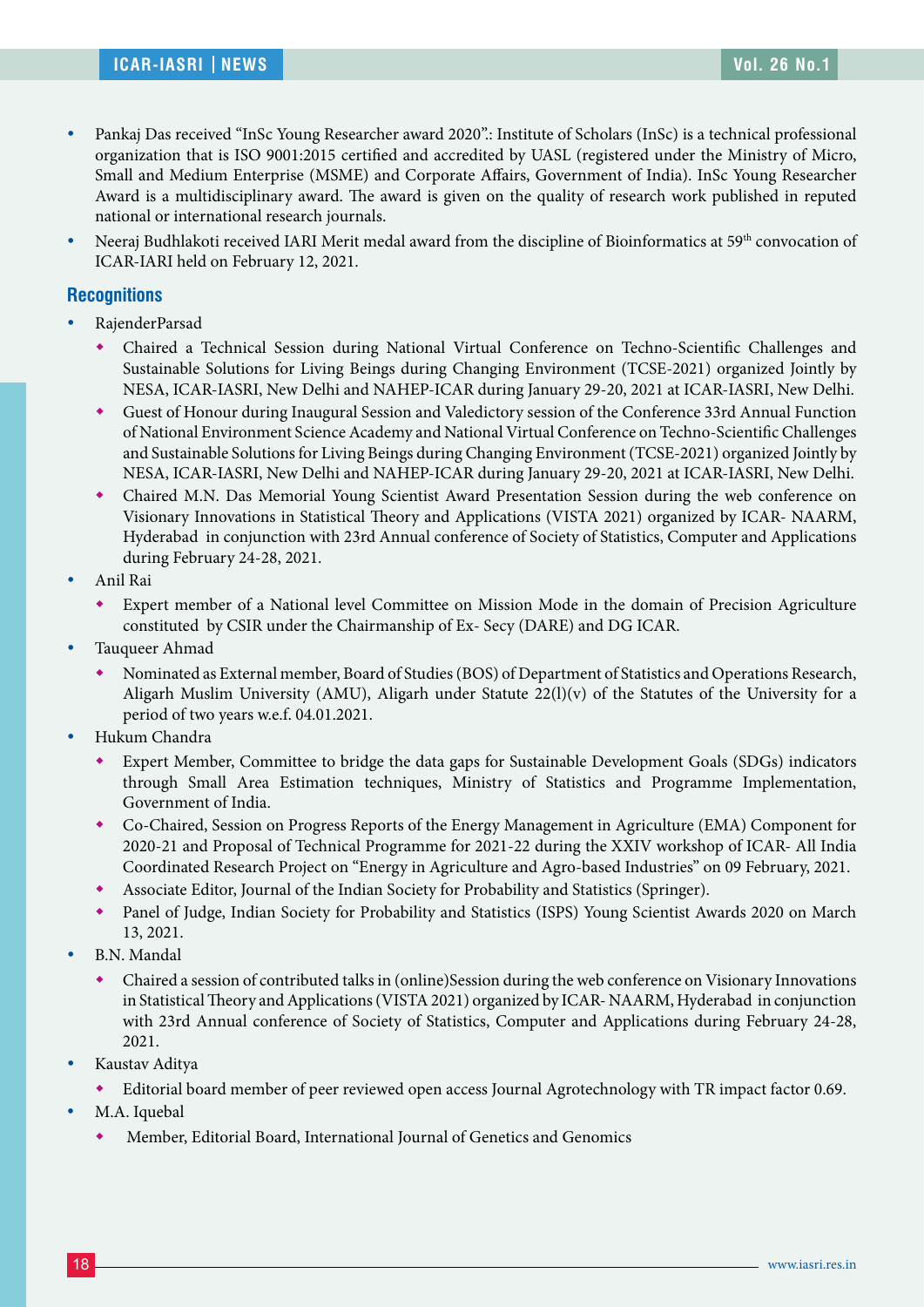#### **NEW PROJECTS/ SCHEMES/ PROGRAMME/ CENSUS/ SAMPLE SURVEYS/ EVALUATION STUDIES/ SOFTWARE DEVELOPED/ INITIATED/ COMPLETED**

#### **Initiated**

- y 'Study on domain calibration estimator under two stage sampling design' w.e.f. January 18, 2021. (Kaustav Aditya, Vandita Kumari and Hukum Chandra.
- y 'Assessing Genetic Variability in Duck of Eastern States' in collaboration with ICAR-RCER w.e.f. February 08, 2021 (Ratna Prabha)
- y 'Biomass and Carbon Mapping Across Altitudinal Gradient of Major Darjeeling and Sikkim Himalayan Land Uses: Implications for Carbon Sink Management and Mitigation' funded by Science and Engineering Research Board (SERB), DST, GOI has been initiated w.e.f. February 10, 2021 (Arpan Bhowmik and Ankur Biswas)
- <sup>•</sup> 'Forecasting Onion Prices Using Deep Learning Techniques' w.e.f. February 20, 2021 (PI: Kanchan Sinha, KN Singh, Mrinmoy Ray and Harish Kumar HV).
- Technical Guidance on the sampling strategy and developing sampling methodology for 2019/20 Lao Agriculture Census" under Institutional Consultancy Project w.e.f. February 27, 2021.
- <sup>•</sup> 'Development of Artificial Intelligence Framework for Prediction of Protein 3D Structure" b. Project started on March 16, 2021 (UB Angadi, KK Chaturvedi and Sudhir Srivastava)

#### **Completed**

y A project entitled "Evaluation of Improvement of Agricultural Statistics Scheme" funded by DES, Department of Agriculture, Cooperation & Farmers Welfare, Ministry of Agriculture & Farmers Welfare, Govt. of India has been completed on February 28, 2021.

## **COPYRIGHTS GRANTED**

| S.No. | Title                                                                                                                                                                                                                     | Authors | <b>Registration Number</b> | Received Date |
|-------|---------------------------------------------------------------------------------------------------------------------------------------------------------------------------------------------------------------------------|---------|----------------------------|---------------|
|       | Management Information System of Soumen Pal, Alka<br>Direct Benefit Transfer schemes(MIS-   Arora, Sudeep, Nidhi  <br>DBT): (in Collaboration with Krishi   Verma and P. S Pandey<br>Education Division, ICAR, New Delhi) |         | SW-14087/2021              | 08.01.2021    |

## **PERSONNEL**

#### **Congratulations on New Joining**

| Name                    | Designation | <b>Effective Date</b> |
|-------------------------|-------------|-----------------------|
| Dr. Md Yeasin           | Scientist   | 11.01.2021            |
| Dr. (Ms.) Bharti Pandey | Scientist   | 11.01.2021            |
| Ms. Soumya Sharma       | Scientist   | 12.01.2021            |
| Ms. Ritwika Das         | Scientist   | 12.01.2021            |
| Ms. Sneha Murmu         | Scientist   | 12.01.2021            |

#### **Congratulations on your Promotion/ New Assignment**

| Name                       | Designation                 | <b>Effective Date</b> |
|----------------------------|-----------------------------|-----------------------|
| Dr. Dwijesh Chandra Mishra | Senior Scientist (Level 12) | 15.12.2018            |
| Sh. Upendra Kumar Pradhan  | Scientist (Level 11)        | 01.01.2018            |
| Dr. Kanchan Sinha          | Scientist (Level 11)        | 01.01.2018            |